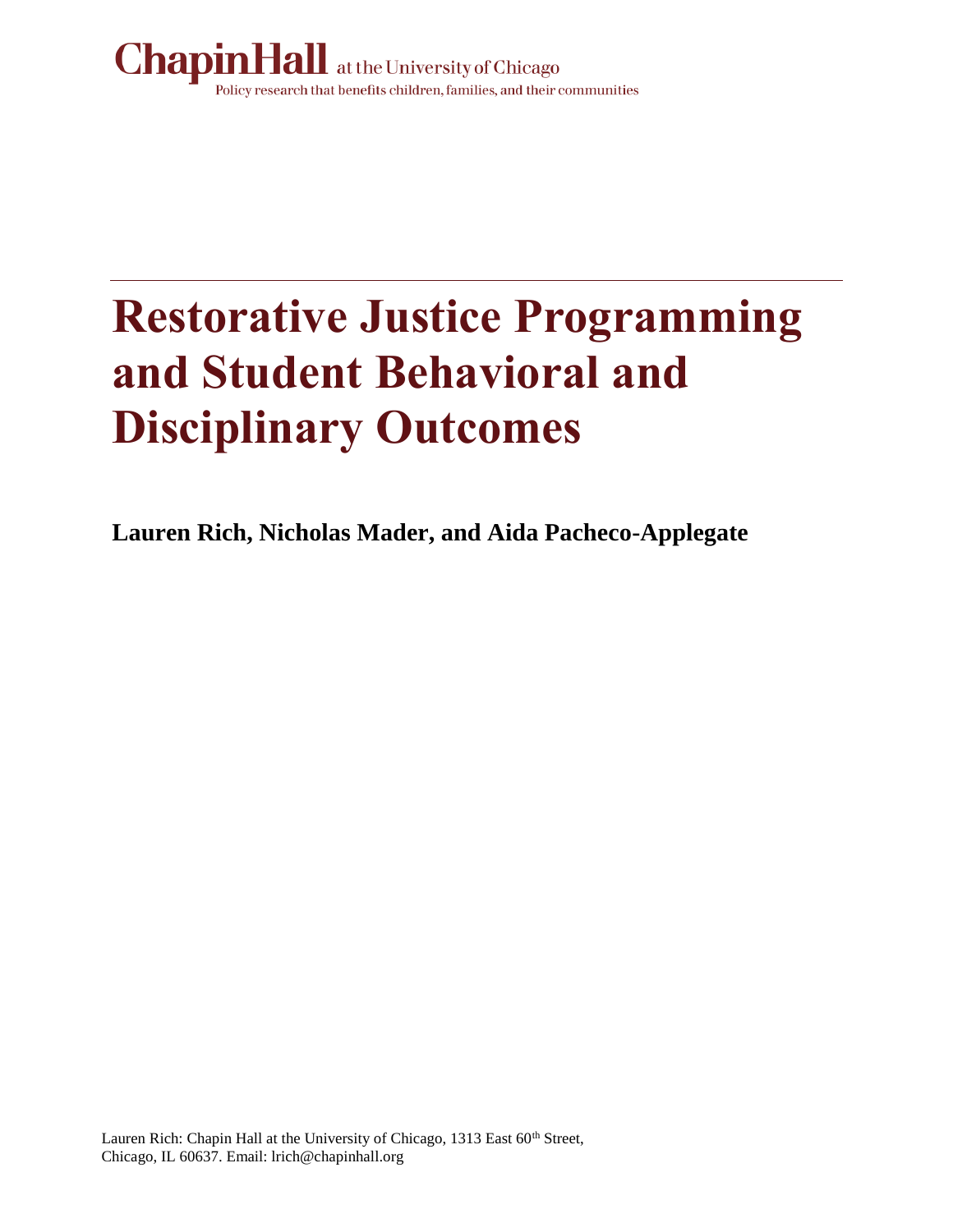**Restorative Justice Programming and Student Behavioral and Disciplinary Outcomes Lauren Rich, Nicholas Mader, and Aida Pacheco**

**Recommended Citation**

**Rich, L., Mader, N., & Pacheco-Applegate, A. (2017, November).** *Restorative justice programming and student behavioral and disciplinary outcomes***. Chicago, IL: Chapin Hall at the University of Chicago.**

**© 2017 by Chapin Hall at the University of Chicago 1313 East 60th Street Chicago, IL 60637**

**ISSN:1097-3125**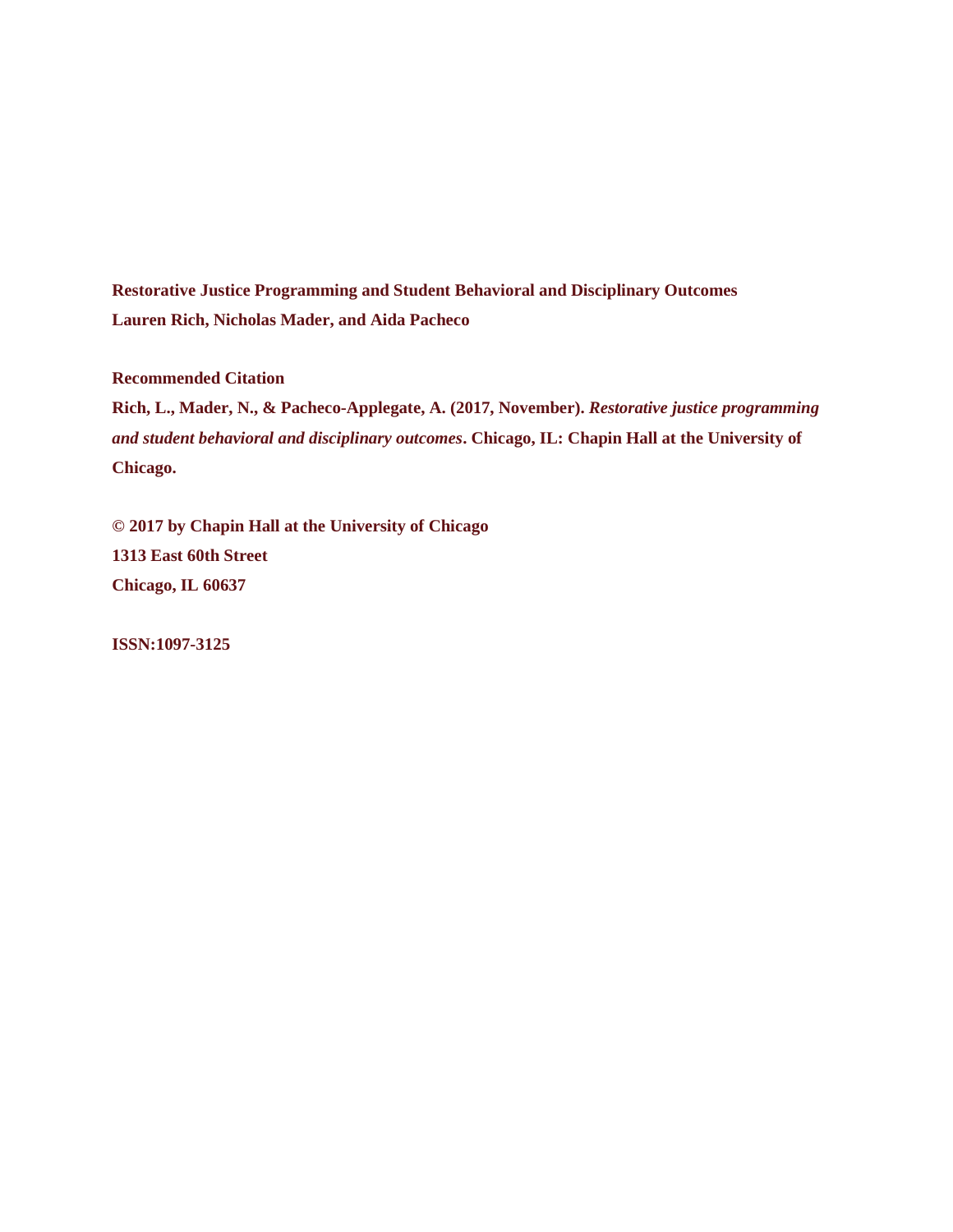#### **Acknowledgements:**

**This study was funded by the Pritzker Pucker Family Foundation.**

#### **Disclaimer:**

**This material is based on data provided by Chicago Public Schools (CPS) and a local communitybased organization (CBO). Any opinions, findings, conclusions, or recommendations expressed in this material are those of the authors and do not necessarily reflect the views of CPS or the CBO.**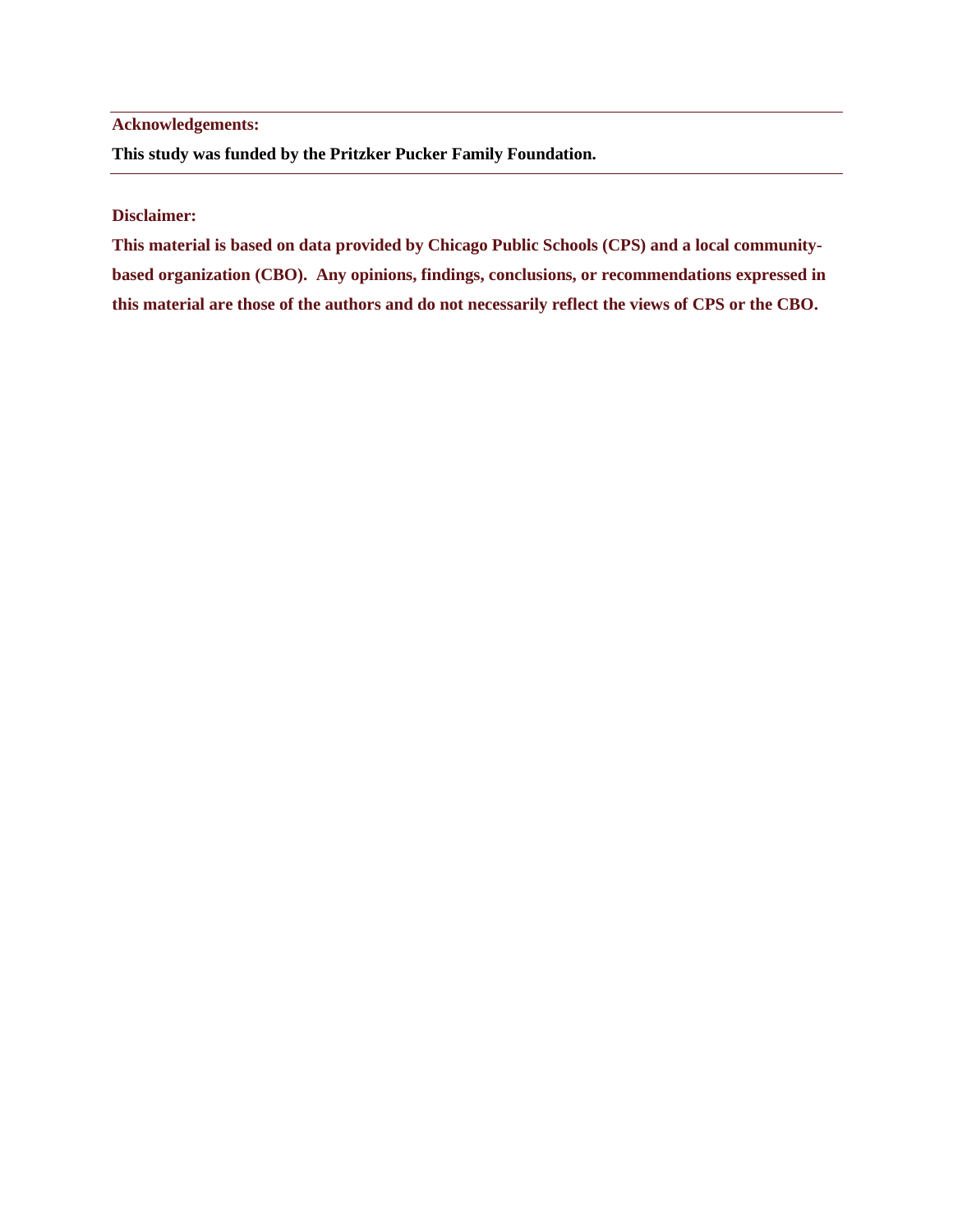#### **Table of Contents**

| Restorative Justice Programming and Student Behavioral and Disciplinary Outcomes 3 |  |
|------------------------------------------------------------------------------------|--|
|                                                                                    |  |
|                                                                                    |  |
|                                                                                    |  |
|                                                                                    |  |
|                                                                                    |  |
|                                                                                    |  |
|                                                                                    |  |
|                                                                                    |  |
|                                                                                    |  |
|                                                                                    |  |
|                                                                                    |  |
|                                                                                    |  |
|                                                                                    |  |
|                                                                                    |  |
|                                                                                    |  |
|                                                                                    |  |
|                                                                                    |  |
|                                                                                    |  |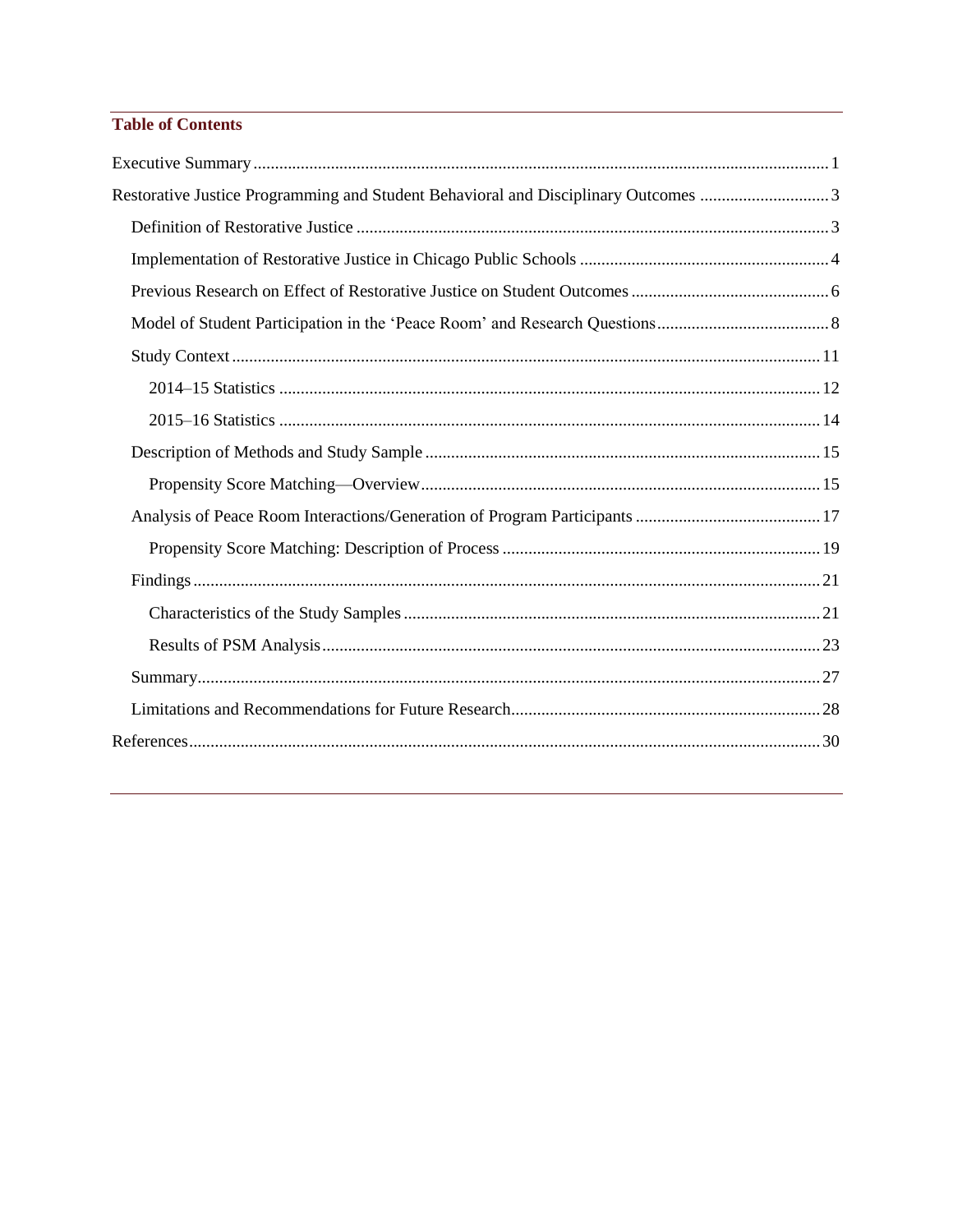## **List of Tables and Figures**

| Figure 4. Propensity Estimation: Odds Ratios for Predictors of Likelihood of Participating in Peace Room |  |
|----------------------------------------------------------------------------------------------------------|--|
| Table 2. Estimated Differences between Peace Room Participants and Matched Comparisons25                 |  |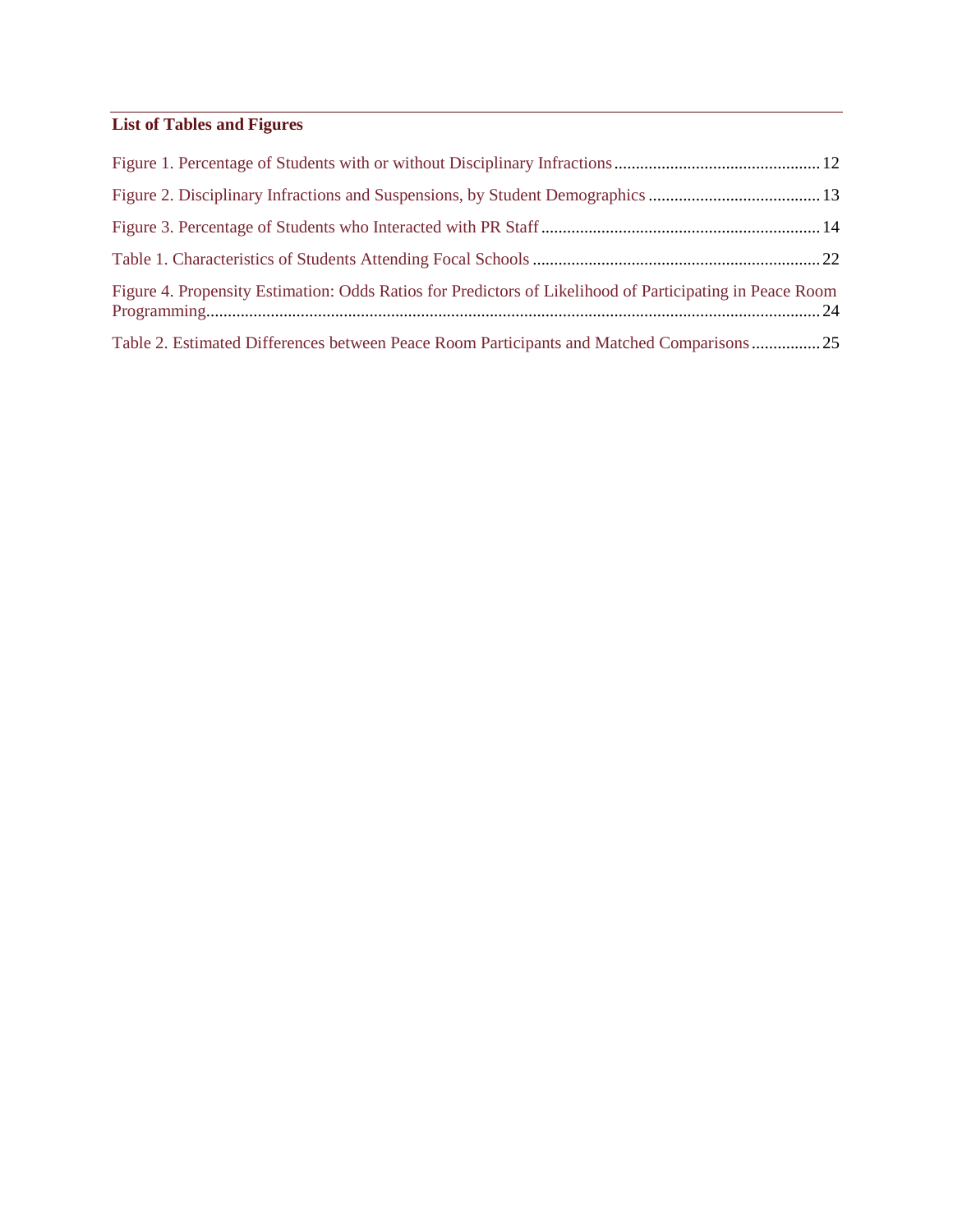## **Executive Summary**

Over the past two decades, policymakers, educators, and others, both in the US and abroad, have increasingly proposed restorative justice (RJ) practices as an alternative to "zero tolerance" policies in schools. Starting in the mid-1990s, these policies were enacted in almost every state in the US. While the purpose of these policies was to ensure safe learning environments, evidence has emerged that an overreliance on the exclusionary disciplinary practices associated with them actually increased the likelihood, for some youth, of entering the juvenile justice system. By contrast, RJ proponents maintain that RJ practices—such as the use of mediation for resolving conflicts—can reduce the use of suspensions and expulsions, thus boosting the chances that at-risk youth stay in high school and graduate.

This report examines the effect of a primary component of the RJ programming of one community-based organization (CBO), on students' behavioral and disciplinary outcomes in four high schools in the city of Chicago from 2014 to 2016. Specifically, we examine the effect of students' use of RJ programs offered in the CBO's "Peace Room" (PR) on rates of disciplinary infractions, in-school suspensions (ISS) and out-of-school suspensions (OSS). To do this, we used data on student utilization of the PR compiled by the CBO staff and linked it with data on student disciplinary infractions and suspensions obtained from Chicago Public Schools (CPS). We then employed the method of propensity score matching to compare outcomes of students who had one or more infractions and utilized the PR to similar students who attended the same four high schools prior to the implementation of the PR.

We found that the percentage of PR participants who had one or more misconducts and received out-ofschool suspensions (OSS) was 30 percentage points lower than the percentage for students in the comparison group. Specifically, 43 percent of the former received OSS versus 73 percent of the latter. We also found that students who had one or more incidents of misconduct and utilized the PR experienced about 4 fewer days of OSS than students in the comparison group. However, it should be noted that, because CPS adopted policies to reduce schools' reliance on OSS during the time period covered by this study, it is difficult to separate out effects due to the policy changes from those due solely to utilizing the PR. Therefore, these results most likely overestimate the effect of utilizing RJ programs offered by the PR.

We also found that the percentage of PR participants who received in-school suspensions (ISS) was 14 percentage points lower than the percentage for students in the comparison group; 25 percent of the former received ISS versus 39 percent of the latter. In addition, we found that students who utilized the PR experienced about 1 fewer day of ISS than students in the comparison group. Given that the changes in CPS policies during the study time period focused attention primarily on OSS, and that the overall percentages of students receiving ISS in CPS increased during the study time period, we are more confident that these results primarily reflect the effects of participating in programs offered by the PR.

The research team also looked at whether different demographic groups of students benefited more from participating in PR restorative justice practices than others. We found that, with respect to rates of ISS among students with one or more misconducts, the beneficial effects of participating in PR programming were (1) larger for females than for males; (2) larger for Hispanics than for African Americans; (3) larger for Hispanic females than for Hispanic males; (4) larger for ninth graders than for students in other grades; (5) larger for students receiving free or reduced-price lunch than for those not; and (6) larger for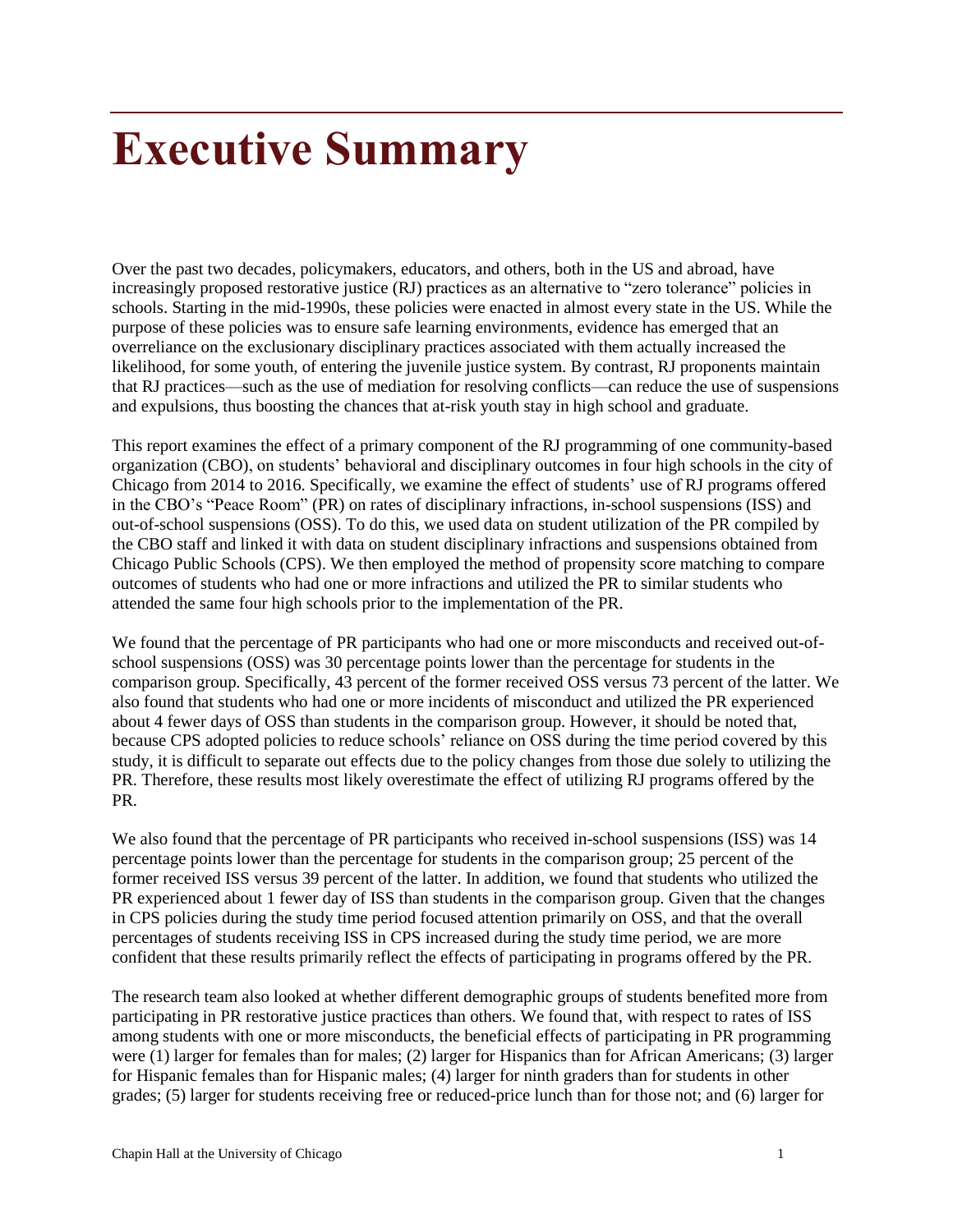students with an individual education plan (IEP) than for students without. Finally, while the main results did not show statistically significant differences between PR participants and comparison students in the number of misconducts in the current year, we did find significant benefits for African Americans versus Hispanics, African American males versus all other race/gender groups, students receiving free or reduced-price lunch versus those not, and students with an IEP versus those without.

In sum, this study provides promising evidence of the positive effects of some RJ practices on student disciplinary outcomes. It also suggests that the positive effects may be larger in some cases for students who are at greater risk for poorer outcomes.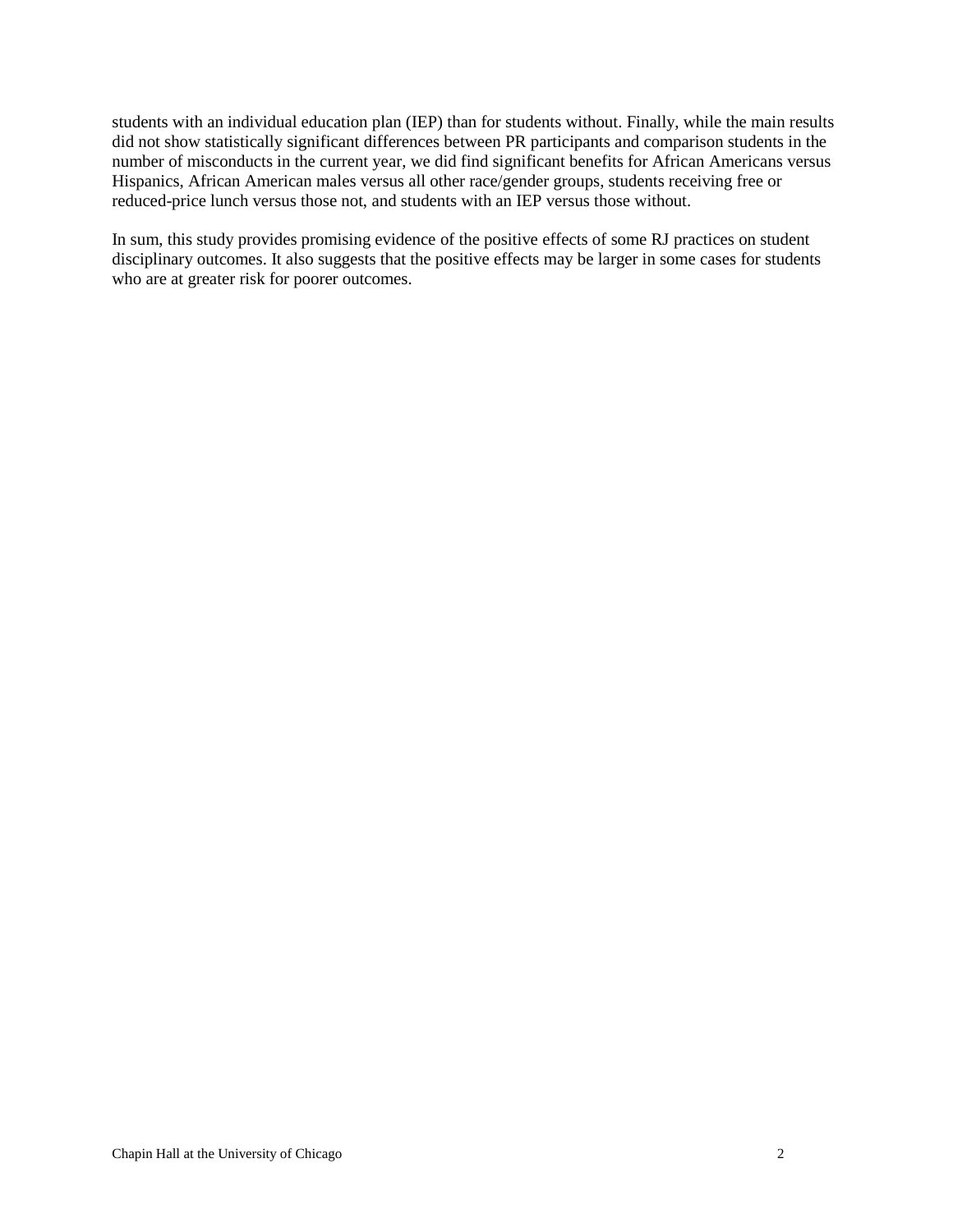## **Restorative Justice Programming and Student Behavioral and Disciplinary Outcomes**

Over the past two decades, policymakers, educators, and others, both in the US and abroad, have increasingly proposed restorative justice (RJ) practices as an alternative to "zero tolerance" policies in schools. These policies were enacted in almost every state in the US, starting in the mid-1990s. While the purpose of these policies was to ensure safe learning environments, evidence has emerged that an overreliance on the exclusionary disciplinary practices associated with them actually increased the likelihood, for some youth, of entering the juvenile justice system (Stinchcomb, Bazemore, & Riestenberg, 2006). By contrast, RJ proponents maintain that RJ practices can reduce the use of suspensions and expulsions, thus boosting the chances that at-risk youth stay in high school and graduate.

This report examines the effect of a primary component of the RJ programming of one community-based organization (CBO) on students' behavioral and disciplinary outcomes in four high schools in the city of Chicago from 2014 to 2016.<sup>1</sup> Specifically, we examine the effect of students' use of the CBO's "Peace Room" (PR) on rates of disciplinary infractions, in-school suspensions (ISS) and out-of-school suspensions (OSS). We begin with background information on how restorative justice has been defined and implemented in schools, including the Chicago Public Schools (CPS). We then briefly review previous studies of the effects of RJ practices on student outcomes. Finally, we describe the RJ programming offered by the CBO, the assumptions we made about the process by which students participated in the CBO's Peace Room, our methods of analysis, and the results of our analyses.

## **Definition of Restorative Justice**

According to the Youth Justice Board for England and Wales (2004), the fundamental principle of restorative justice is that, when one person has harmed another, the most useful response is to try and repair the harm done, rather than to retaliate against the perpetrator. Additionally, a number of scholars

<sup>&</sup>lt;sup>1</sup> The four high schools are Lincoln Park, South Shore International College Preparatory (SSICP), Sullivan, and Tilden Career Community Academy (Tilden). Also, while we have data on the CBO's RJ programming for 2013-14 for two of the schools, for reasons explained later in this report we are focusing on the school years 2014-15 and 2015-16.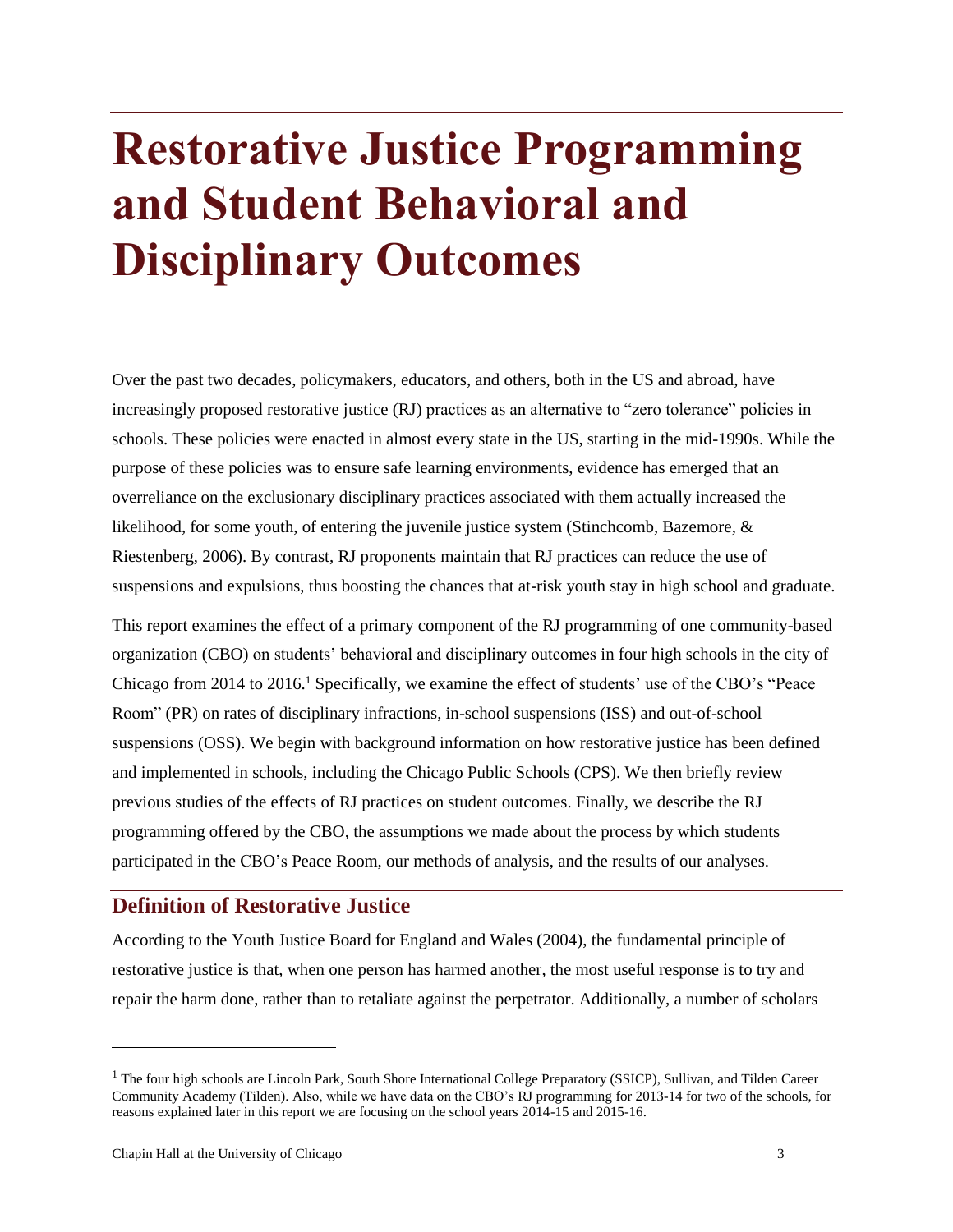have proposed more expansive definitions of the term. For example, Van Ness and Strong (1997) suggest the following definition:

Restorative justice is different from conventional justice processes in that it views crime primarily as injury (rather than primarily as law-breaking), and the purpose of justice as healing (rather than punishment alone). It emphasizes accountability of offenders to make amends for their actions, and focuses on providing assistance and services to the victims. Its objective is the successful reintegration of both victim and offender as productive members of safe communities.

Initially, as suggested by the definition above, restorative justice practices were implemented in the criminal justice system, but they have since been introduced into schools worldwide. According to McCluskey et al. (2008), when RJ is implemented in schools there is less of an emphasis on giving victims a voice. Instead, schools more often focus on fostering good relationships following conflict or harm and, more generally, on developing a school culture (including policies and procedures) that reduces the likelihood of conflict. According to Cameron and Thorsborne (2001), schools with a RJ orientation view student misconduct not as a violation against the school as an institution, but as a violation against people and relationships in the school and wider community. Such schools respond to student misconduct in a way that emphasizes the importance of repairing and maintaining those relationships.

Schools in the UK have implemented such RJ practices as conflict resolution circle time, peer mediation, and restorative conferencing (Youth Justice Board for England and Wales, 2004). During regular circle times, a teacher and his or her students meet in a circle to talk and share concerns. Such meetings are meant to give students a safe place to air their concerns and thus prevent the escalation of problems (Armstrong, 2015). In peer mediation, a group of students receives mediation training and then helps other students to reach agreement and reconciliation following disputes (Powell, Muir-McClain, & Halasyamani, 1995). Finally, a restorative conference is a facilitated meeting between two or more students involved in a conflict, as well as teachers, peers, and others who might have a significant relationship to the students. The purpose of such meetings is to allow all who are affected by negative behavior to deal with the consequences of that behavior and jointly decide how to repair the harm done (Youth Justice Board for England and Wales, 2004).<sup>2</sup>

### **Implementation of Restorative Justice in Chicago Public Schools**

In July 2006, the Chicago Board of Education released the following policy statement:

l

<sup>&</sup>lt;sup>2</sup> A facilitated meeting without the presence of others with significant relationships to the students involved in the conflict is called a "restorative mediation".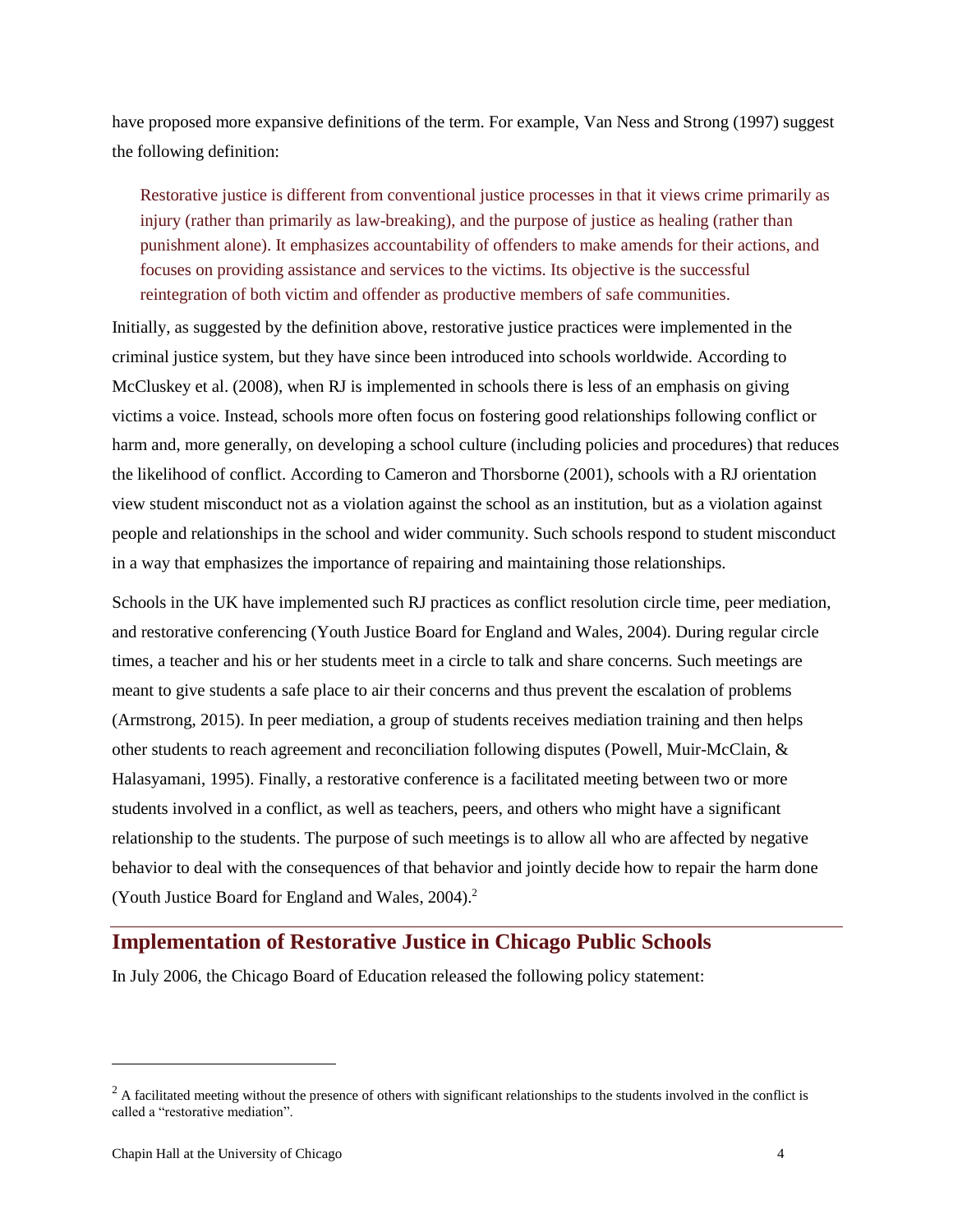. . . the Board recognizes and embraces the philosophy of restorative justice. Restorative justice principles involve those who have a stake in a specific offense in collectively identifying and addressing the harm done, the needs and obligations of all involved in order to heal and correct the situation as fully as possible. The Board encourages principals and administrators to adopt and implement restorative justice philosophies and practices as additional tools to address student misconduct. When restorative justice practices are available and adequate and when all parties voluntarily embrace and participate in restorative justice practices, these practices should be utilized as outlined in the SCC (Student Code of Conduct).

In addition, the Board stated that, during the 2006–07 school year, the Chief Executive Officer would work with stakeholders to develop school supports that would "reflect a comprehensive approach to student discipline" that included components of restorative justice.

By the fall of 2010, some community-based organizations in Chicago concluded that CPS had not made enough progress on the RJ front. So, in the fall of 2010, seven organizations launched the High HOPES (Healing Over the Punishment of Expulsions and Suspensions) campaign (High HOPES Campaign, 2012). As part of this campaign, the organizers held a community summit on using restorative justice practices in the school environment. They also met with CPS officials and held a public session with the Chicago Board of Education. This campaign appears to have at least partially resulted in a subsequent series of CPS reforms:

- In late 2010, CPS initiated a new program aimed at increasing student safety and improving school climate. The program, the Culture of Calm Initiative, took place in 47 high schools. At least some of the funds provided by the program were used by schools to implement peer mediation during the 2010–11 school year (Levenstein, Sporte, & Allensworth, 2011).
- In the fall of 2012, CPS revised the Student Code of Conduct (SCC) to reduce the length of suspensions (Stevens, Sartain, Allensworth, & Levenstein, 2015). Specifically, the changes eliminated automatic 10-day suspensions and required principals to seek district approval to suspend students for more than five days. They also included a recommendation for the use of "nonexclusionary" practices, such as peace circles, to help resolve conflicts.
- In June 2014, the SCC was revised again. The changes limited the use of out-of-school suspensions (OSS) to instances where a student's attendance at school endangered others, or when the student caused chronic or extreme interruption to other students' participation in school activities and prior interventions have been utilized (Chicago Public Schools, 2014). They also removed OSS as an available consequence for minor misconducts, and lowered the number of suspension days permitted for repeated or more serious misconducts. Additionally, a new district-designed professional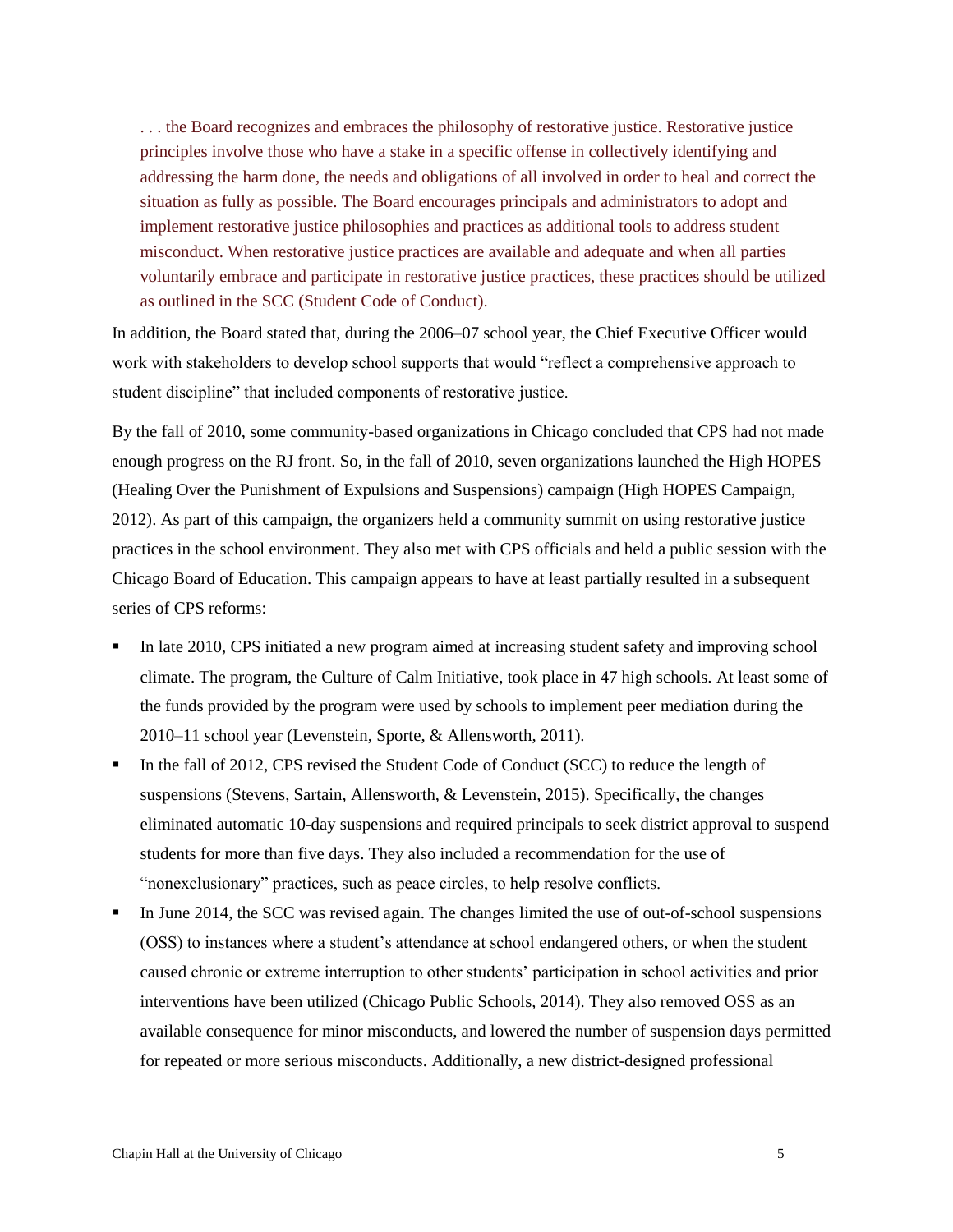development plan required RJ training for all security staff and that RJ training be made available to high-need schools.

These policy changes must be kept in mind when interpreting the results of this study. In particular, it is possible that the changes, especially those occurring in the summer of 2014, were successful in reducing the likelihood that a student who committed an offense during that year would receive an OSS. Additionally, as Stevens et al. (2015) show, the percentage of all high school students who received an OSS declined from 24 percent in the 2009–10 school year to 16 percent in 2013–14, although they could not determine the extent to which these changes were due to policy changes. Without additional information, when OSS rates are declining across the school district, it is difficult to determine whether an OSS decline in a particular school is due to programs that school implemented or to factors also affecting other schools. However, it should be noted that, while OSS rates across CPS have declined during the time period covered by this study (i.e. the 2010-11 through 2015-16 school years), rates of ISS have increased somewhat. Specifically, during the time period covered by this study, the percentage of CPS high school students who had one or more misconducts and received at least one OSS declined from 71.2% to 38.9%. However, during this same period, the percentage of CPS high school students who had one or more misconducts and received at least one ISS increased from 40.4% to 46.3%. Thus, we can be more confident that results suggesting a positive impact of RJ programming on ISS in the four schools involved in the study are not simply a reflection of policy changes. Similarly, because the policy changes did not attempt to impact the number of students who had misconduct reports, it is more likely that any decreases in misconduct (especially severe misconduct) found at the four schools in the study could be interpreted as being a result of RJ interventions.

## **Previous Research on Effect of Restorative Justice on Student Outcomes**

RJ practices first emerged in Australia in the 1990s and have been used in schools worldwide for over two decades (Stinchcomb et al., 2006). However, few studies have attempted to rigorously assess their impacts on students and schools.<sup>3</sup> A search of both peer-reviewed journal articles and unpublished reports yielded only three studies that attempted such an assessment: Youth Justice Board for England and Wales (2004); Wong, Cheng, Ngan, and Ma (2011); and Gregory, Clawson, Davis, and Gerewitz (2016). Below we briefly summarize these three studies and discuss their limitations.

<sup>&</sup>lt;sup>3</sup> However, some researchers have documented changes in suspensions and/or disciplinary referrals over time in schools implementing RJ (though not in relation to a comparison group). For example, Stinchcomb et al. (2006) report that ISS, OSS and behavior referrals declined, sometimes dramatically, after the introduction of RJ practices in schools in South St. Paul, Minnesota. Additionally, some researchers have documented perceived changes in school climate based on interviews and survey data collected from staff and students (McCluskey et al., 2008; Ortega, Lyubansky, Nettles, & Espelage, 2016).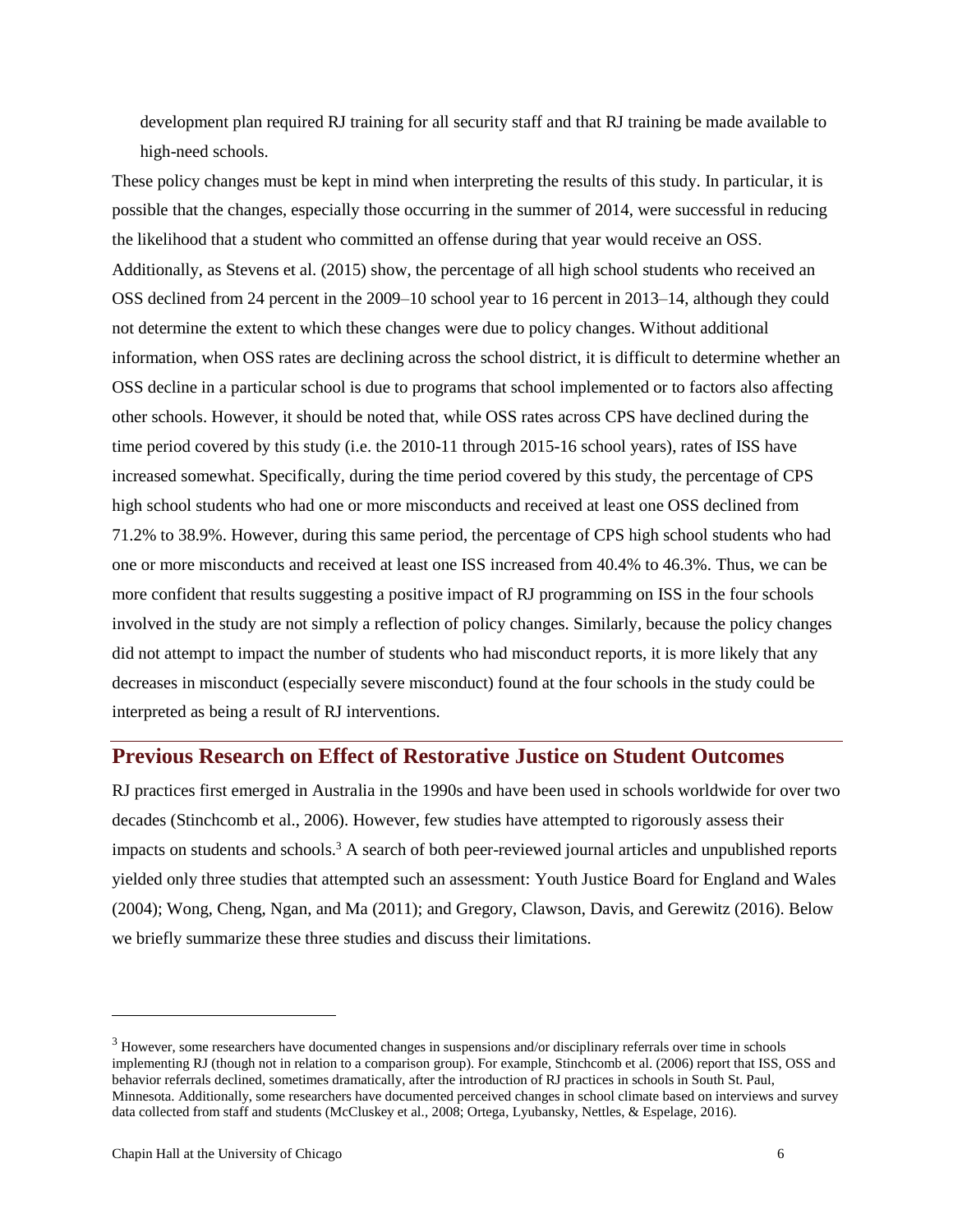The Youth Justice Board for England and Wales (2004) study is an evaluation focused on 26 schools in England that participated in a restorative justice program funded by the Youth Justice Board (YJB). The schools implemented a range of restorative practices, including "active listening and restorative enquiry," circle time and mediation, and peer mediation. As part of the evaluation, students and school staff in the 26 schools, as well as students and staff in similar schools, completed surveys on the prevalence of bullying and feelings of safety prior to and after RJ implementation. Overall, YJB researchers did not find any statistically significant differences over time between schools that implemented RJ practices and schools that did not, although trends suggested a potentially positive impact of RJ.

However, the researchers did find positive results for a subgroup of schools. In schools where RJ had been implemented for the longest period of time, students were significantly more likely to say that their schools were doing a good job of stopping bullying and significantly less likely to say bullying was a serious problem at their schools. Additionally, the percentage of staff who said student behavior had improved over the past year increased significantly, and the percentage who said behavior had worsened decreased significantly. In contrast, no statistically significant changes were seen in the comparison schools, and trends appeared to be moving in the opposite direction of those in the intervention schools.

The main limitation of this study is that the researchers report changes in student outcomes between baseline and follow-up for the program and comparison schools, but do not provide data on student outcomes in the schools at baseline. Thus, it is possible that differences in levels of the outcomes at baseline could have influenced some of the differences in changes observed. For example, if the comparison schools began with higher levels of bullying, the results could be biased towards showing an impact from RJ. Additionally, as pointed out by the authors, both program and comparison schools had a range of other initiatives designed to have an impact on student behavior, making it difficult to isolate the effect of RJ.

Wong et al. (2011) examined the impact of implementation of a "restorative whole school approach" on seventh through ninth grade students attending four schools in Hong Kong. School staff received training on drafting antibullying policies, the use of mediation for resolving conflicts, implementation of a peace education curriculum, and the use of student competitions to "facilitate the building of a harmonious school climate". Following the training, the evaluation team determined the extent to which the approach had been implemented in each school. They determined that one school had fully implemented the approach, while two partially implemented it, and one did not implement it at all.

Students at the four schools completed baseline and follow-up surveys on their own behavior including: bullying and caring behaviors, frequency of hurting others, lack of empathy, sense of belonging and perceptions of school harmony. The researchers found (1) a small decline in bullying at the fully and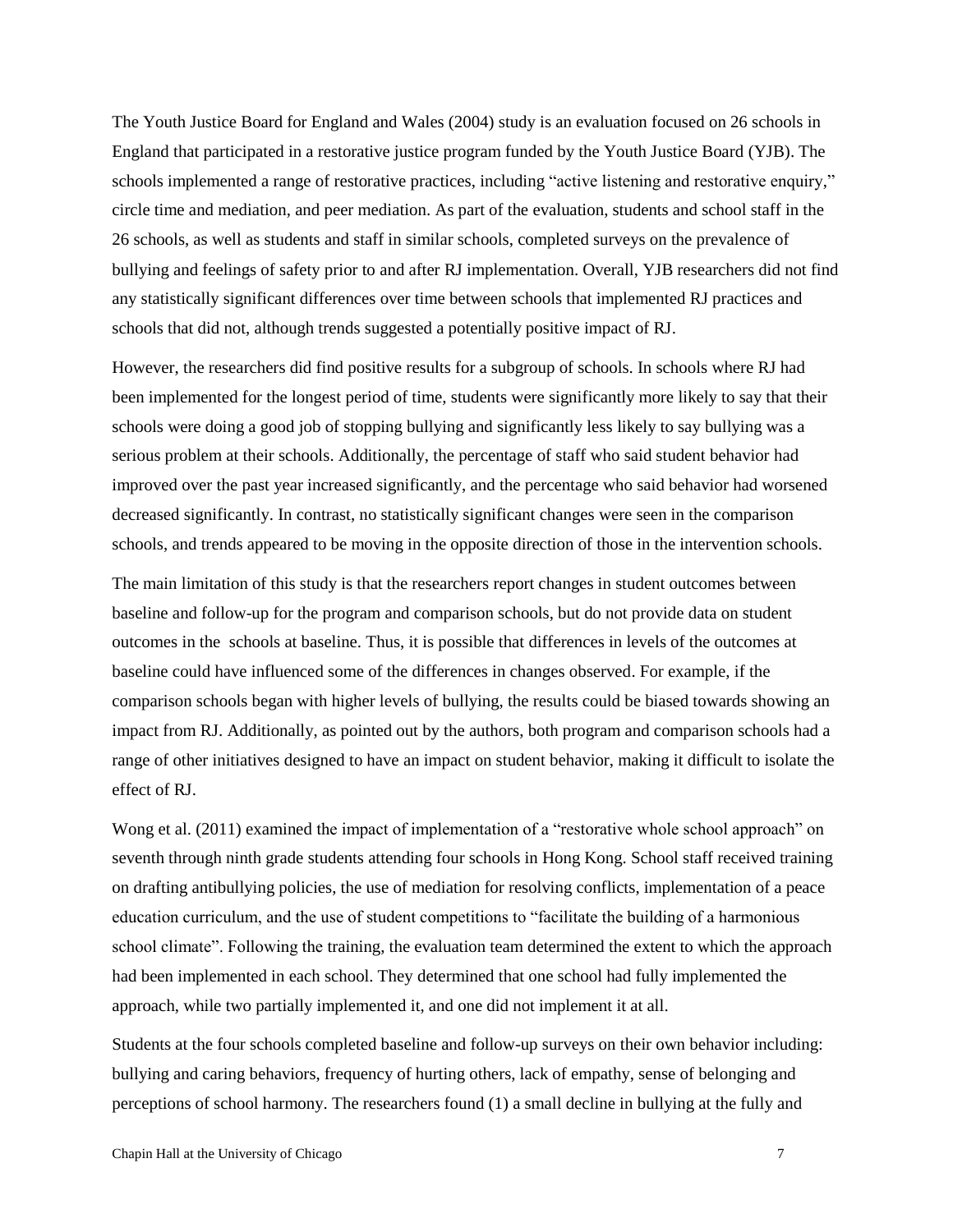partially implementing schools, and a small increase at the non-implementing school; (2) a small increase in empathy for others at the fully implementing school (and no change at the other schools); and (3) small declines in perceived school harmony and sense of belonging at the non and partially implementing schools and no change at the fully implementing school. Thus, overall, there appeared to be some positive benefits of implementing the restorative whole school approach. However, a limitation of this study is the use of the non- and partially implementing schools as the sole comparisons. The fact that these schools received training but did not fully implement the program suggests that there might have been factors that prevented full implementation and also impacted the outcomes examined. In addition, as noted by the authors, students at the implementing school reported less bullying, more caring behavior, and more positive perceptions of school climate at baseline. This may have influenced some of the results.

Finally, Gregory et al. (2016) examined the relationship between the extent of teachers' implementation of restorative practices and two outcomes: the quality of teacher-student relationships and teachers' likelihood of referring students for misconduct or defiance. The study focused on over 400 students in 29 classrooms in two high schools located in a small city on the east coast of the United States. All of the participating teachers received training in the use of restorative practices at the beginning of the school year. Researchers assessed their implementation of these practices later in the year by surveying students and teachers. Surveys asked students how often their teachers used various restorative practices and treated them in a respectful manner. Teachers completed surveys on their own implementation of RJ practices. Also, researchers obtained data on misconduct and defiance referrals from school records. The results showed that, after accounting for student race/ethnicity and teacher rating of student cooperativeness, teachers who implemented RJ more fully were more likely to have better relationships with students and to issue fewer misconduct and defiance referrals to Latino and African American students. A limitation of this study is the lack of a comparison sample of teachers who did not receive training in RJ. In particular, it is possible that teachers who were low implementers of RJ had other characteristics that also negatively impacted their relationships with students or increased their tendency to refer students for misbehavior.

Overall, these three studies are suggestive of potentially positive effects of RJ on student outcomes, but more research employing carefully selected comparison groups is necessary to confirm these effects.

### **Model of Student Participation in the 'Peace Room' and Research Questions**

The CBO that is the focus of this study utilizes a "whole school restorative justice model", which includes: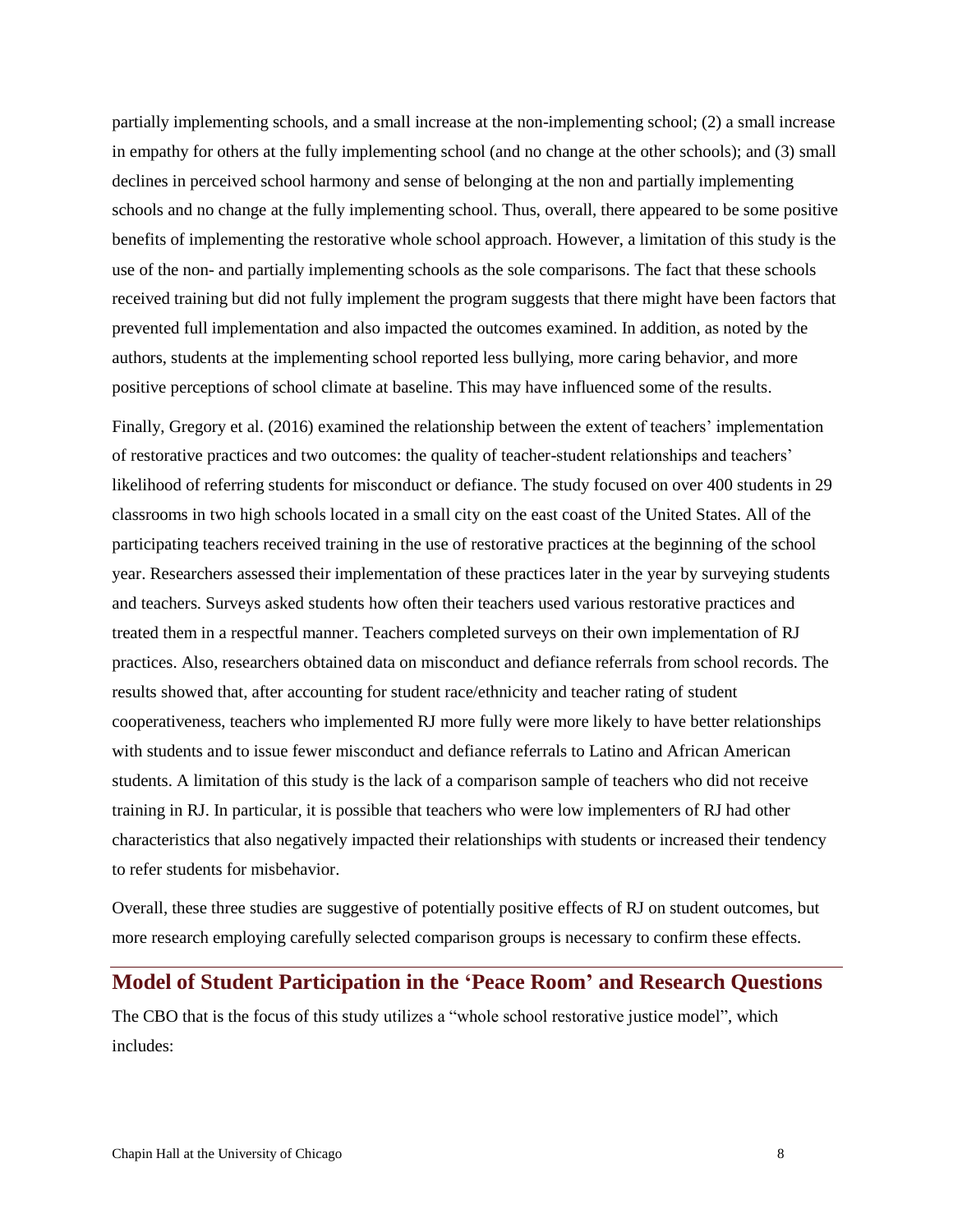- Strategic planning with administrators and school leaders with respect to school-wide discipline and behavior systems
- A Peace Room (PR) which serves as a hub for restorative practices and interventions, including peace circles, mediations, restorative chats & re-entry circles (e.g., for students returning from a suspension)
- $\bullet$  A disciplinary intervention curriculum which teaches social-emotional  $\&$  leadership skills
- Professional development on restorative justice practices for teachers and school staff

In this study we focus specifically on student utilization of the Peace Room, since we did not have access to implementation data for the other three components of the CBO's programming.

Our first task in assessing the impact of student utilization of the PR was to develop an underlying model, or representation, for how students come to participate in the PR and how that participation might impact student behavioral and disciplinary outcomes. Developing such a model is important, because it provides clarity with respect to which students should be the main focus of the analysis. It also helps to clarify the most important variables to be used in the analysis and the potential relationships between these variables.

In order to gain an understanding of the ways in which students and staff used the PR, we conducted an examination of the PR log sheets maintained by CBO staff. These sheets contained information for each student who had an interaction with the staff and included the student's ID number, date of the interaction, the role of the person who referred the student to the PR (e.g., teacher or administrator), and the type of RJ practice utilized. Some sheets also contained a Student Code of Conduct (SCC) code for the incident associated with the referral, as well as detailed notes about the incident. We noted that there were primarily two different ways in which students might ultimately end up interacting with PR staff. First, students might come to the PR of their own volition. We noted that students might elect to come to the PR for a wide variety of reasons, including to: process grief over the loss of a family member; express frustrations about relationships with peers, teachers, or family members; get advice on ways to navigate difficult relationships with peers, teachers, or family members; get advice on how to make friends; discuss problems at home (other than relationship problems); and discuss progress made following previous interactions with PR staff. Second, a teacher, dean or other administrator, security guard, or other staff member might refer students to the PR. Teachers appeared to refer students most often for classroom disruptions or negative interactions with the teacher. Deans, administrators, and security staff appeared to refer most often for physical or verbal altercations, threats, and bullying. Finally, other staff appeared to refer for a mixture of conflicts and personal issues.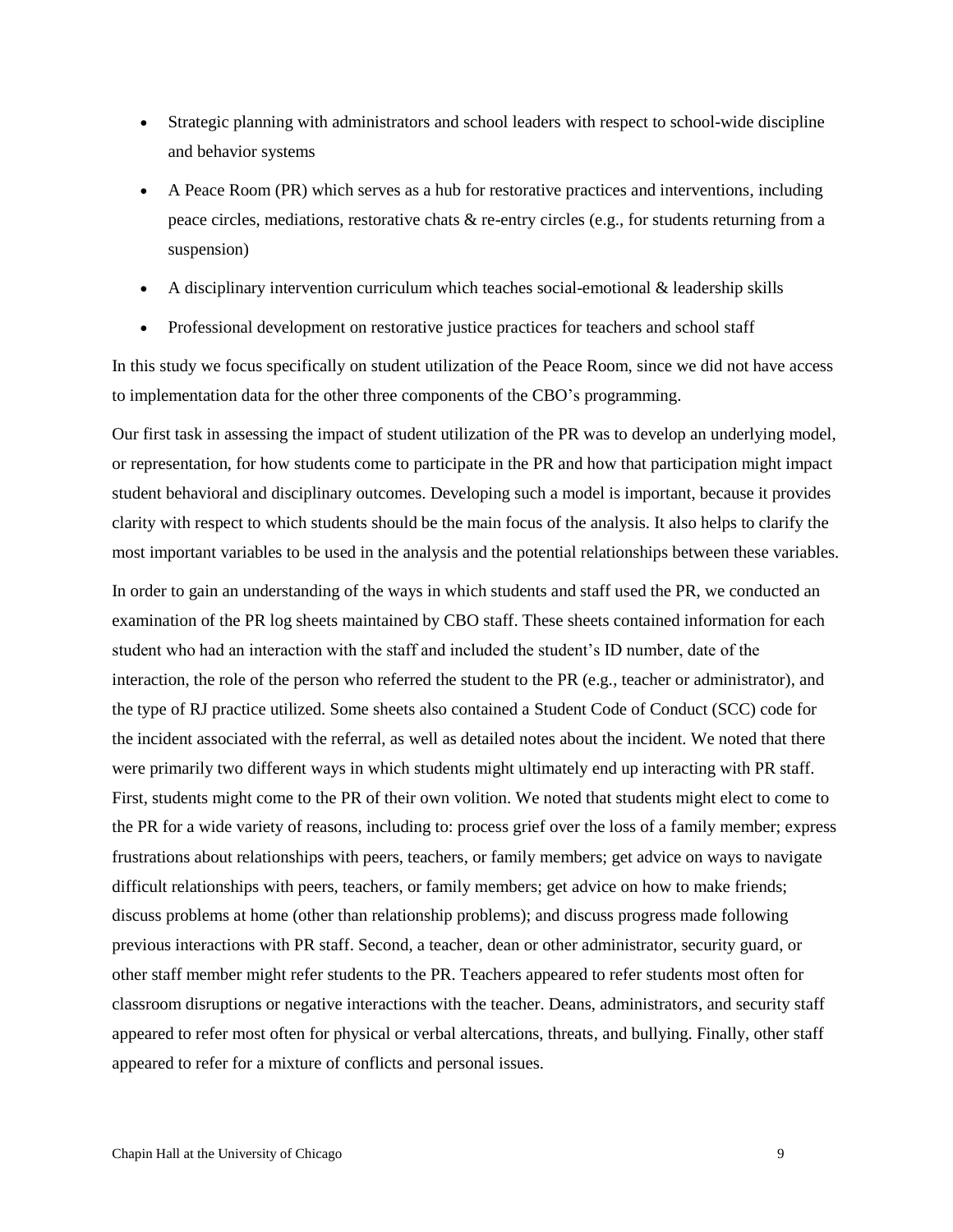In considering the important features of the model, we decided to focus on student interactions with PR staff members that occurred as a result of a student being referred by a school staff member. We decided to put aside student self-referrals on the assumption that, given the limitations of the data available to us, it would be much harder to identify the characteristics of students who decided to come to the PR on their own. Identifying those characteristics is a crucial part of the analysis, as those characteristics allow us to match students who use the PR to comparison group students who did not interact with PR staff.

Below are our assumptions and hypotheses about the process by which a student ends up going to the PR. These assumptions and hypotheses constitute our model:

- 1. An incident occurs in which one or more students engage in a behavior that could be considered to be a violation of the CPS  $SCC<sup>4</sup>$
- 2. A staff member who witnesses the incident decides whether to refer the student(s) to the PR. We do not have information on the criteria that staff members might employ in making this decision, but we surmise that the severity of the behavior might be a factor.
- 3. We assume that the student(s) can elect to go to the PR or not. In cases where students elect to go to the PR, an appropriate consequence would then be assigned; this consequence might or might not include an in- or out-of-school suspension. However, we assume that if a student elects to go to the PR the consequence would be much less likely to include suspension, especially if the PR activity results in a successful resolution of the incident.<sup>5</sup> For this reason, there might be a direct relationship between going to the PR and the likelihood of receiving a suspension.
- 4. Finally, we hypothesize that the skills that students gain through their interactions with the PR might make it less likely that they engage in future behavior of the sort that led to disciplinary referrals in the first place. For example, students who are able to learn conflict resolution skills might be more likely to employ those in future instances when there is the possibility of a verbal or physical altercation. For this reason, we might expect participation in RJ programming to impact students' future behavior and any subsequent disciplinary outcomes.

Utilizing this model as the framework for our study, we addressed the following research questions:

l

<sup>4</sup> According to the CPS SCC incidents of misconduct are assigned to one of six groups based on the severity of the behavior, ranging from "inappropriate behaviors" at level 1 to "illegal behaviors" at level 6.

<sup>&</sup>lt;sup>5</sup> We recognize that, given the available information, it is not possible to identify students who are referred to the PR but don't go. Therefore, in the actual analysis, we only consider the likelihood that a student is referred to the PR.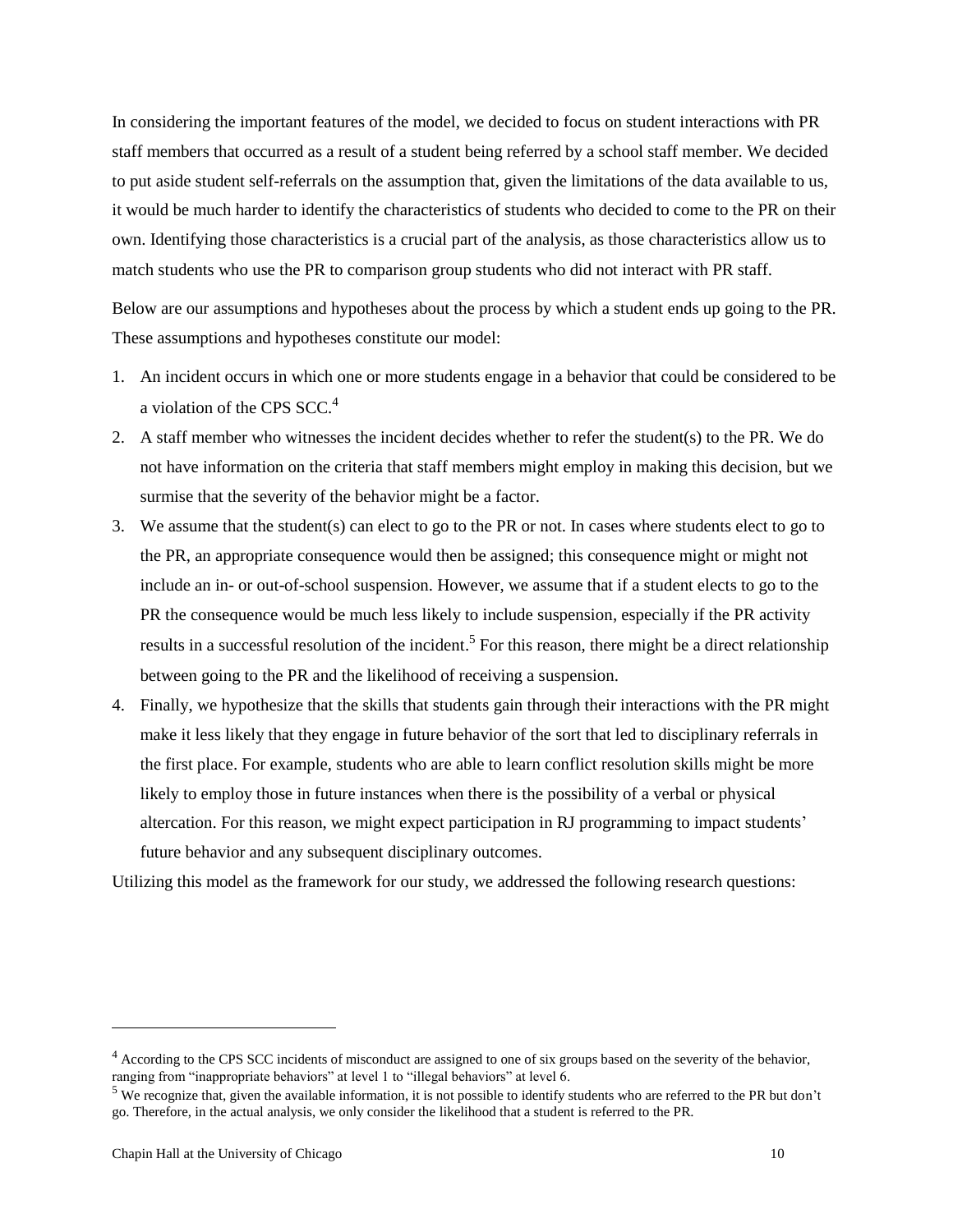- Do students who attended the four schools, and were referred to and utilized the PR, have lower rates of misconduct and suspensions compared to similar students who attended the four schools before the CBO entered them? 6
	- Do students who utilize the PR have lower rates of misconduct and suspensions in the same year in which they participate in PR programming?
	- Do students who utilize the PR have lower rates of misconduct and suspensions in the year subsequent to the year in which they participate in PR programming?
- Does the effect of participating in PR programming vary across different subgroups of students?

To answer these questions we employed the method of propensity score matching (described in detail below) using administrative data from CPS on misconducts and suspensions, and data on student interactions with PR staff recorded by the CBO.

## **Study Context**

This study focuses on four schools in which the CBO worked during the 2014-15 and 2015-16 school years: Lincoln Park High School (Lincoln Park), South Shore International College Preparatory (SSICP), Sullivan High School (Sullivan), and Tilden Career Community Academy (Tilden). Briefly, Lincoln Park is a racially and ethnically diverse neighborhood school. It has a student population that is 55% lowincome, and is located on the north side of Chicago. Sullivan is also a racially and ethnically diverse neighborhood school located on the north side. In contrast to Lincoln Park, however, the vast majority of its students are low-income. SSICP is a selective enrollment school serving a predominately African-American and low-income population on the south side of Chicago. Finally, Tilden is a neighborhood school that also serves a predominately African-American and low-income population on the south side.

We generated some basic descriptive statistics in order to gain additional insight into the context of the four schools. These statistics were generated using administrative data from CPS and data on student interactions with PR staff recorded by the CBO.

 $6$  In the remainder of the report, for simplicity we will use the term "utilized the PR" to mean "referred to and utilized the PR".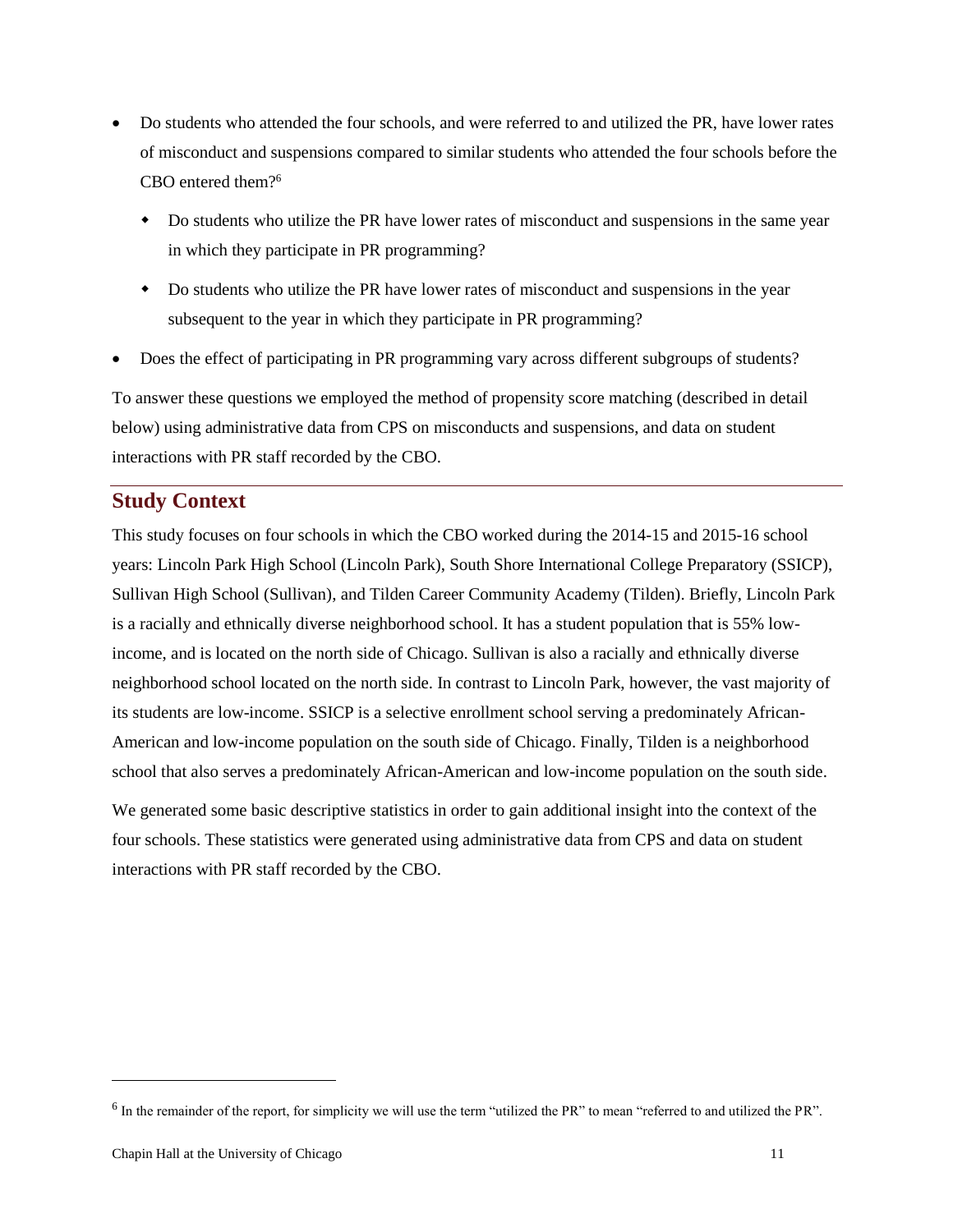

#### **Figure 1. Percentage of Students with or without Disciplinary Infractions**

#### **2014–15 Statistics**

According to these statistics, there were a total of 4,024 students who attended the four schools in 2014– 15 (SY15). As shown in Figure 1, 21 percent of these students had at least one disciplinary infraction (or misconduct) at any level in that school year, and 10 percent of them had at least one infraction at levels 3 through 6.

We also looked at how different demographic groups of students compared in terms of receipt of disciplinary infractions and suspensions. The first panel of Figure 2 shows that, in SY15, African American students were overrepresented among students who had at least one disciplinary infraction. Specifically, while African Americans constituted 41% of the population, they made up 77% of those with at least one infraction. Students who had an IEP and students who received free or reduced-price lunch were also overrepresented among those with at least one infraction. However, there weren't notable differences in receipt of disciplinary infractions between male and female students, or between students at different grade levels.

Figure 2 also shows that African American students, students with an IEP, and students receiving free or reduced-price lunch were much more likely to receive at least one out-of-school suspension. In addition, African American students, those receiving free or reduced-price lunch and 12th graders were much more likely to receive at least one in-school suspension.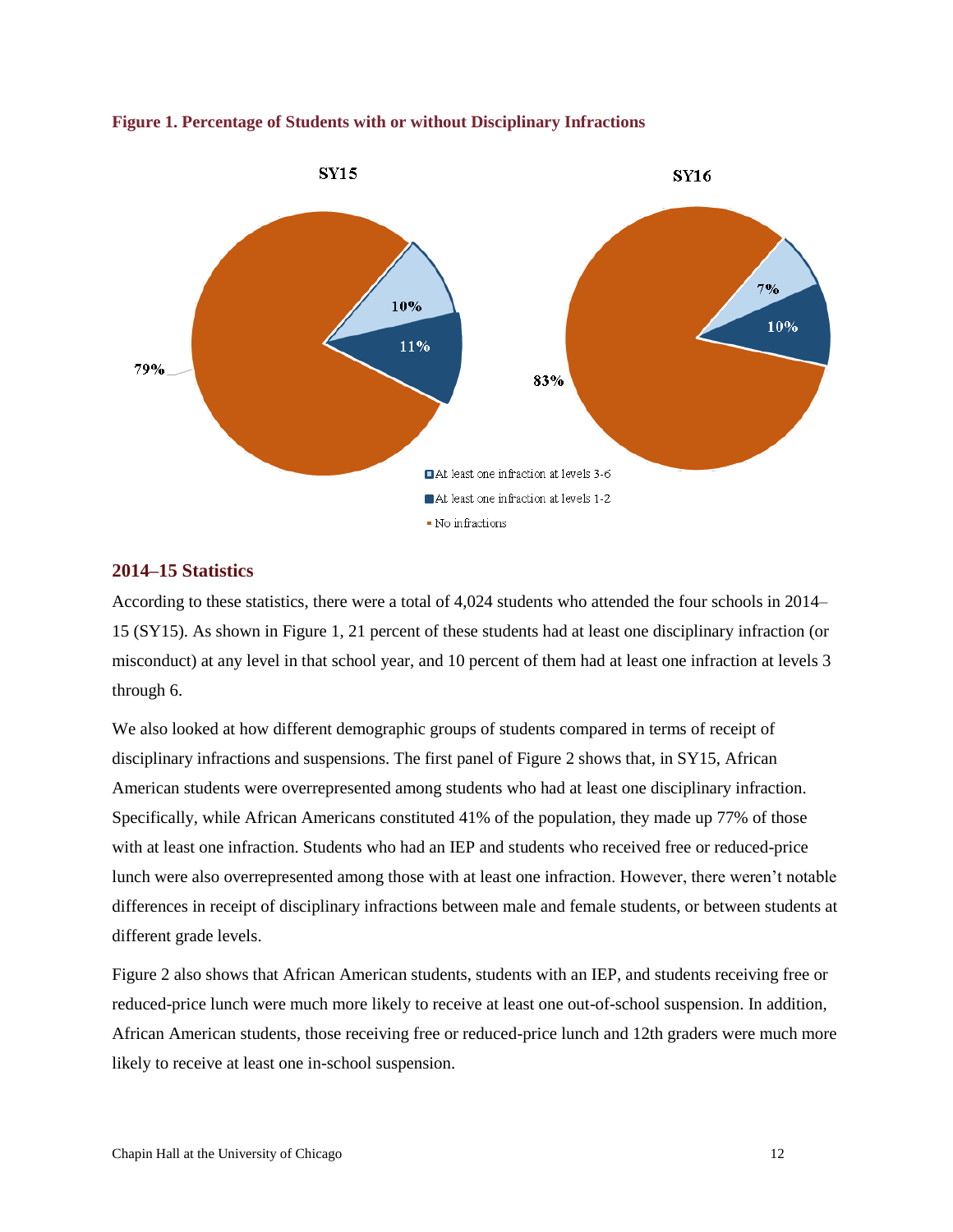

#### **Figure 2. Disciplinary Infractions and Suspensions, by Student Demographics**



 $60%$ 50% 40% 30% 20% 10%  $0%$ At least one At least one At least one At least one At least one At least one Gender distribution disciplinary out-of-school in-school disciplinary out-of-school in-school infraction suspension suspension infraction suspension suspension in population  $SY15$  ${\rm SY15}$  &  ${\rm SY16}$  ${\rm SY16}$  $\n *Male*\n *Female*\n$ Disciplinary Infractions and Suspensions, by FRL status

Disciplinary Infractions and Suspensions, by Gender



 $\blacksquare$  <br> FRL  $\blacksquare$  <br> No FRL



 $\blacksquare$ 9th $\blacksquare$ 10th $\blacksquare$ <br/> 11th $\blacksquare$ 12th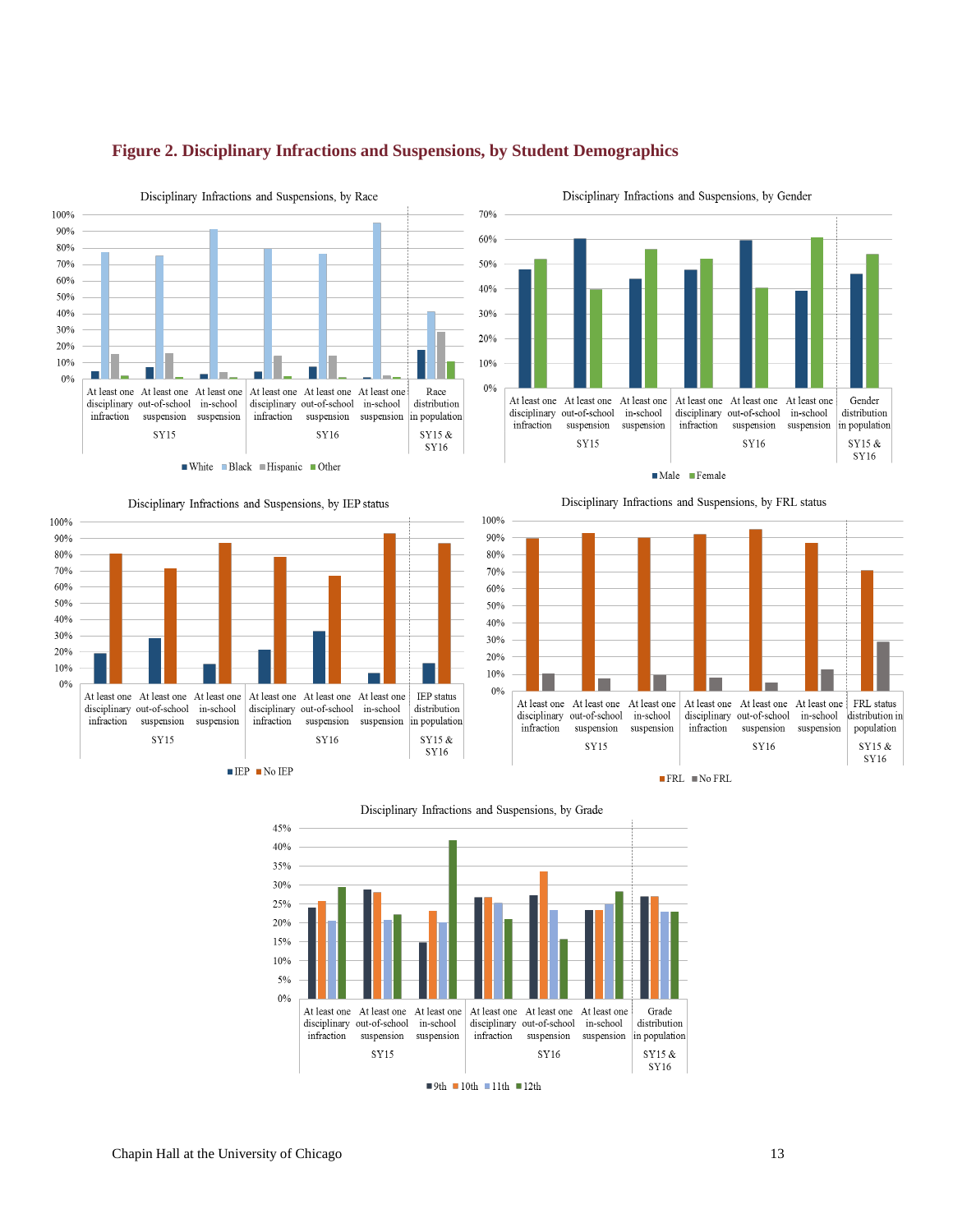#### **2015–16 Statistics**

A total of 3,734 students attended the four schools in 2015–16 (SY16). Compared to SY15, a somewhat smaller percentage of these students had one or more disciplinary infractions, both overall (17% vs. 21%) and at levels 3 through 6 (7% vs. 10%). This could be because these students were less likely to engage in behavior that would be associated with an infraction, which could in turn be a result of maturation. However, it is possible that lower levels of infractions could also be attributed in part to students' past participation in PR programming or to the fact that school staff were less likely to record infractions.

Figure 2 shows that, in general, the percentages of students with at least one disciplinary infraction or at least one suspension (both in- and out-of-school) declined across all demographic groups from SY15 to



**Figure 3. Percentage of Students who Interacted with PR Staff**

SY16. However, it continued to be the case that African American students, students with IEPs, and students receiving free or reduced-price lunch were much more likely to receive misconducts and suspensions.

We also looked at the percentages of students across the two years who showed up in the PR log sheets. As shown in Figure 3, in SY15, 38 percent of students had at least one interaction with PR staff (including self-referrals), 10 percent had at least one interaction that was associated with an SCC code,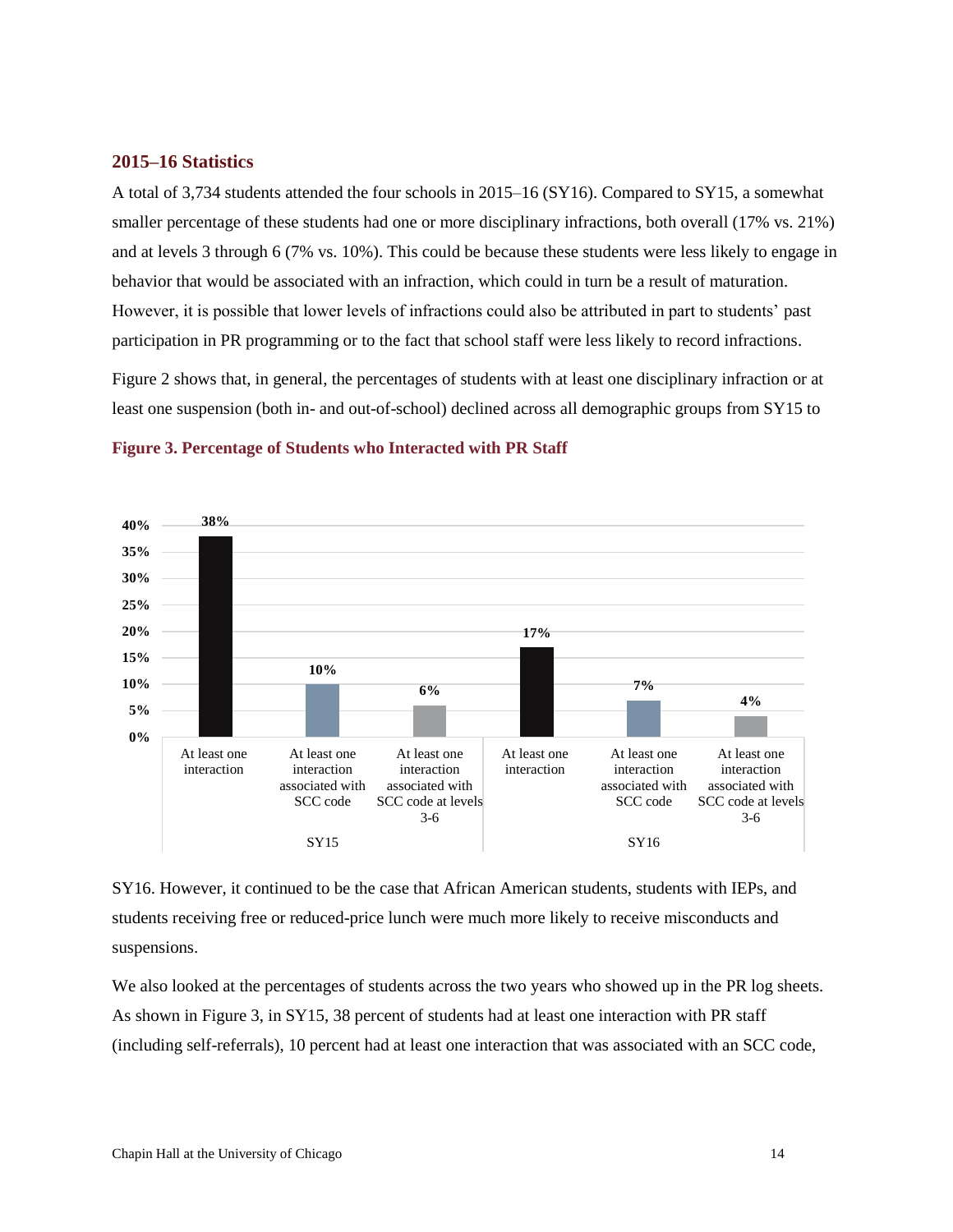and 6 percent had at least one interaction associated with an SCC code of 3 or higher.<sup>7</sup> However, in SY16, only 17 percent of students had at least one interaction with PR staff, although similar percentages of students in both years participated in PR programs due to an incident that either had an SCC code assigned or had an SCC code of 3 or higher assigned.

## **Description of Methods and Study Sample**

#### **Propensity Score Matching—Overview**

The main challenge of any impact evaluation is to figure out what would have happened to individuals in the absence of their participation in a given program or intervention. However, since participants' outcomes are, by definition, only observed after they participate in the program, statistical or other methods have to be used to estimate what their outcomes would likely have been had they not participated in the program.<sup>8</sup> In the context of the current study, our primary task was to determine how many disciplinary infractions or suspensions would have been incurred by students who participated in PR programming *in the event the programming had not actually existed*. However, since the programming did exist, this means that our primary task was to find students similar to the students who participated in PR programming, but who did not have access to the programming.

Ideally, we would have used an experimental evaluation, in which we would have randomly assigned some of the students with disciplinary infractions to participate in PR programming, while the rest would not have had the opportunity to participate. For example, we might have tracked all students for the first several months of the school year and then randomly referred (e.g., by flipping a coin) half of the students who ended up with disciplinary infractions during that time period to the Peace Room. This would ensure that the only difference between the two groups of students—those referred and those not referred—was whether or not they utilized the PR. If assignments to programming were nonrandom, then participants and nonparticipants might differ in other characteristics that affect both participation in the program and their likelihood of incurring discipline infractions or suspensions. If we could have randomly assigned student to the two groups, a simple comparison of the outcomes of the two groups at the end of the school year and in the following school year would provide an accurate estimate of the effect of being referred to and utilizing PR programming.<sup>9</sup>

 $<sup>7</sup>$  Information on student participation in PR programming in the 2013–14 school year did not contain SCC codes.</sup>

 $8$  It is true that the variable the program is expected to impact (e.g. disciplinary infractions) could potentially be measured before and after individuals participate in the program. However, any positive change in the variable could not be attributed solely to

participation in the program, since other unaccounted-for factors could potentially explain the change.<br><sup>9</sup> In addition, we would have conducted an implementation study in order to determine the extent to which PR particip receiving the intervention as planned.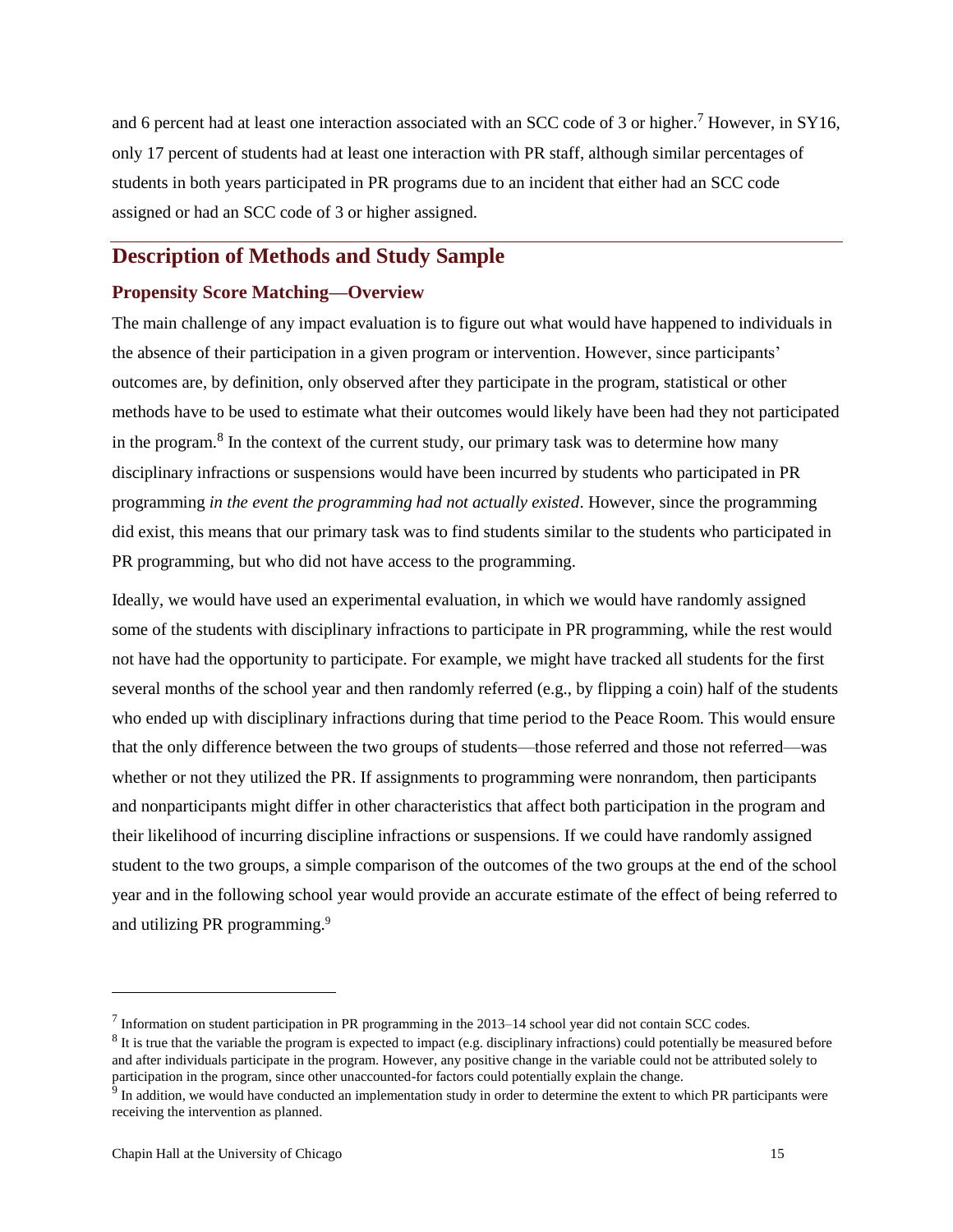Since a random assignment study was not feasible for this evaluation (given budget and other constraints), we had to select a nonexperimental method in order to evaluate the effect of participating in PR programming. We elected to use the method of propensity score matching (PSM), which involves comparing the outcomes of participants in a program or intervention to nonparticipants who are *observationally similar* to the participants (Heinrich, Maffioli, & Vazquez, 2010). Essentially, the method entails finding a nonparticipant who is "similar" to each participant, and then estimating the impact of the program as the difference in outcomes between the participant and his or her matched comparison. Then, averaging across all participants provides an estimate of the impact of the program on participants.

The method also involves the calculation of a "propensity score" (or probability of participation), which is defined as the probability that an individual in the combined sample of participants and nonparticipants participates in the program, given a set of observed variables. If all information relevant to participation and outcomes is observable to the researcher (i.e., there is data available to assess it), the propensity score will produce valid matches for estimating the impact of the program (thus, defining the variables on which the matches are to made is of critical importance; we discuss the matching variables we selected below).

After deciding on the method of PSM, we then had to decide how to select the comparison students. There were two main possibilities: we could select the comparison students from other similar schools that did not have PR programming during the time period under study or we could select them from students who attended the four schools before they implemented PR programming. The advantage of the former choice is that the comparison is conducted between students attending school in the same time period, thus avoiding any influences of changes over time that might have impacted the likelihood of students incurring disciplinary infractions or being suspended. This is a potentially important consideration given that, as described above, CPS revised the SCC to reduce the length of suspensions in the fall of 2012 and adopted changes to the SCC in June 2014 to reduce the use of out-of-school suspensions.<sup>10</sup> On the other hand, the disadvantage of the first option is that, in order to draw valid conclusions, the schools selected as comparison schools would ideally be those that would have opted to adopt PR programming if they had been given the opportunity to do so. However, we believe it would be very difficult to identify these types of schools based on the limited amount of information generally available about schools, and that the biases arising from using this comparison sample would be larger than those arising from using the second option. Given this, we decided to draw our comparison sample

 $10$  Related to this, the Consortium on Chicago School Research found that, in 2009-10, 24 percent of high school students received an out-of-school suspension. However, this rate declined in each year after that through 2013-14. On the other hand, rates of in-school suspensions among African American high school students doubled during this time period.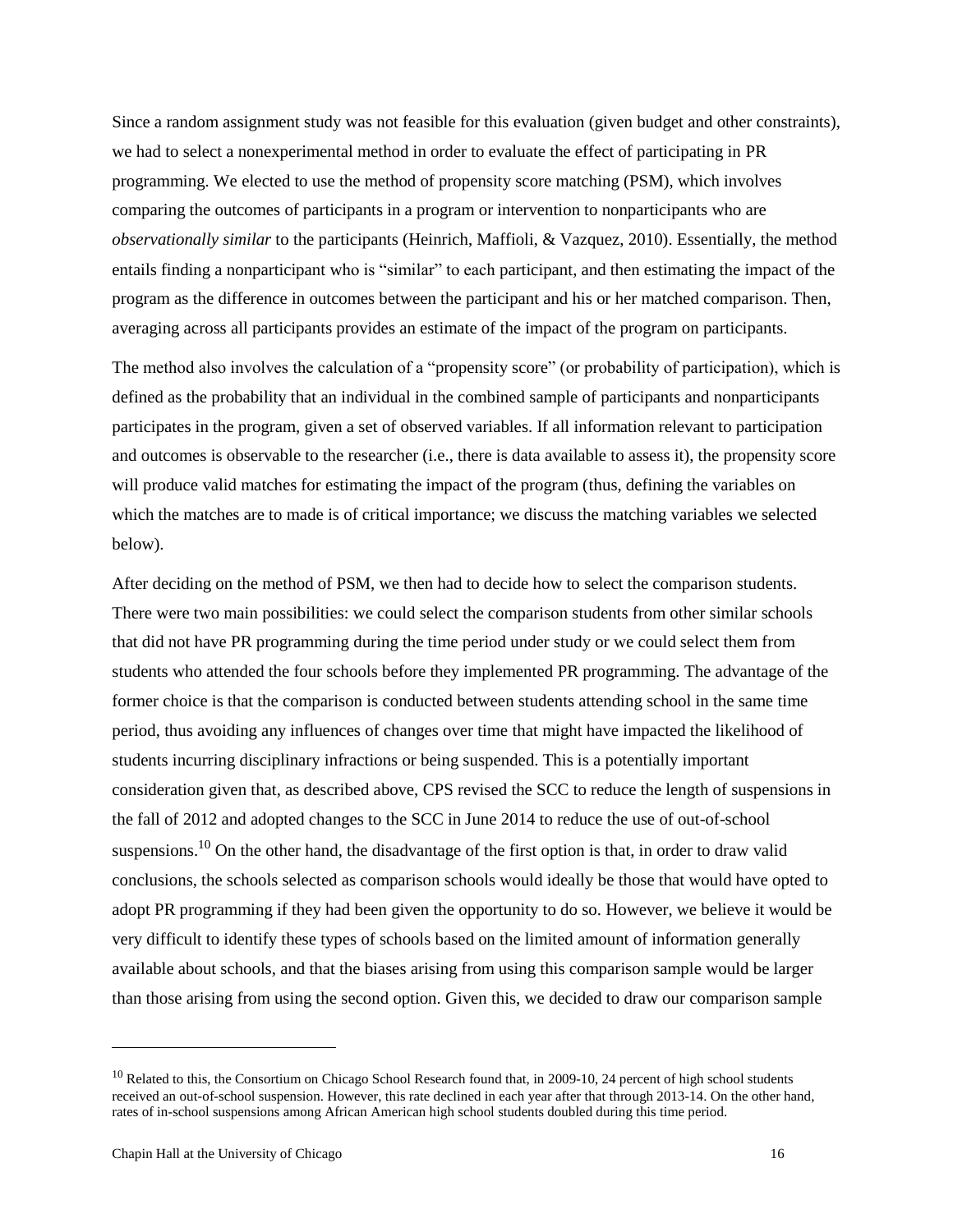from students who attended the focal schools before RJ programming started. We chose the 2010-11 school year in order to minimize the possibility of overlap with the students attending the schools after RJ programming began.

## **Analysis of Peace Room Interactions/Generation of Program Participants**

Having established a model for the underlying process by which students end up in the PR, and selected the method of propensity score matching to determine the effect of participating in PR programming on student outcomes, we next identified which students to consider as PR program participants (from among all those who had had any interaction with PR staff).

In order to do this, we determined that we needed to use the PR log sheets to establish which disciplinary infractions (incurred by which students) had resulted in referrals to the PR. In addition, we also determined that, to be sure that we were catching disciplinary infractions that were noted by both school and PR staff, we would need to try to match the disciplinary infractions identified in the PR log sheets with those identified in the CPS discipline data files. Accordingly, we restricted ourselves only to referrals that were made to the PR in SY15 or SY16, because these were the years for which PR staff recorded SCC codes. We then tried to match up code violations recorded in the CPS discipline file to code violations in the CBO data files, according to the date on which the incident occurred and the SCC codes that were assigned by PR and school staff.

For SY15, we found that there were 851 students who attended one of the four focal schools and who had one or more incidents recorded in the CPS discipline file. These 851 students incurred a total of 1,892 code violations (2.2 incidents per student). We also found that there were 570 students in the SY15 PR log sheet that had one or more disciplinary infractions (or code violations) with an SCC code assigned. In total, there were 1,122 of these code violations (2.0 incidents per student)

We then checked to see how many students showed up in both the CPS file and the PR log sheet; there were 398 such students. This means that 70 percent of the students in the SY15 PR log sheet (who had at least one disciplinary infraction that was assigned an SCC code by PR staff) also had at least one disciplinary infraction that had been noted by school staff. Therefore, 30 percent of the students had a code violation that was identified by the PR staff but was not recorded by the school, not reported to CPS central administration, or both. Additionally, this means that 453 students with code violations noted by school staff (or 53 percent of students with violations) were not referred to the PR or were referred but didn't go. $^{11}$ 

 $11$  It is also possible that the students were referred but the SCC code was not recorded by PR staff.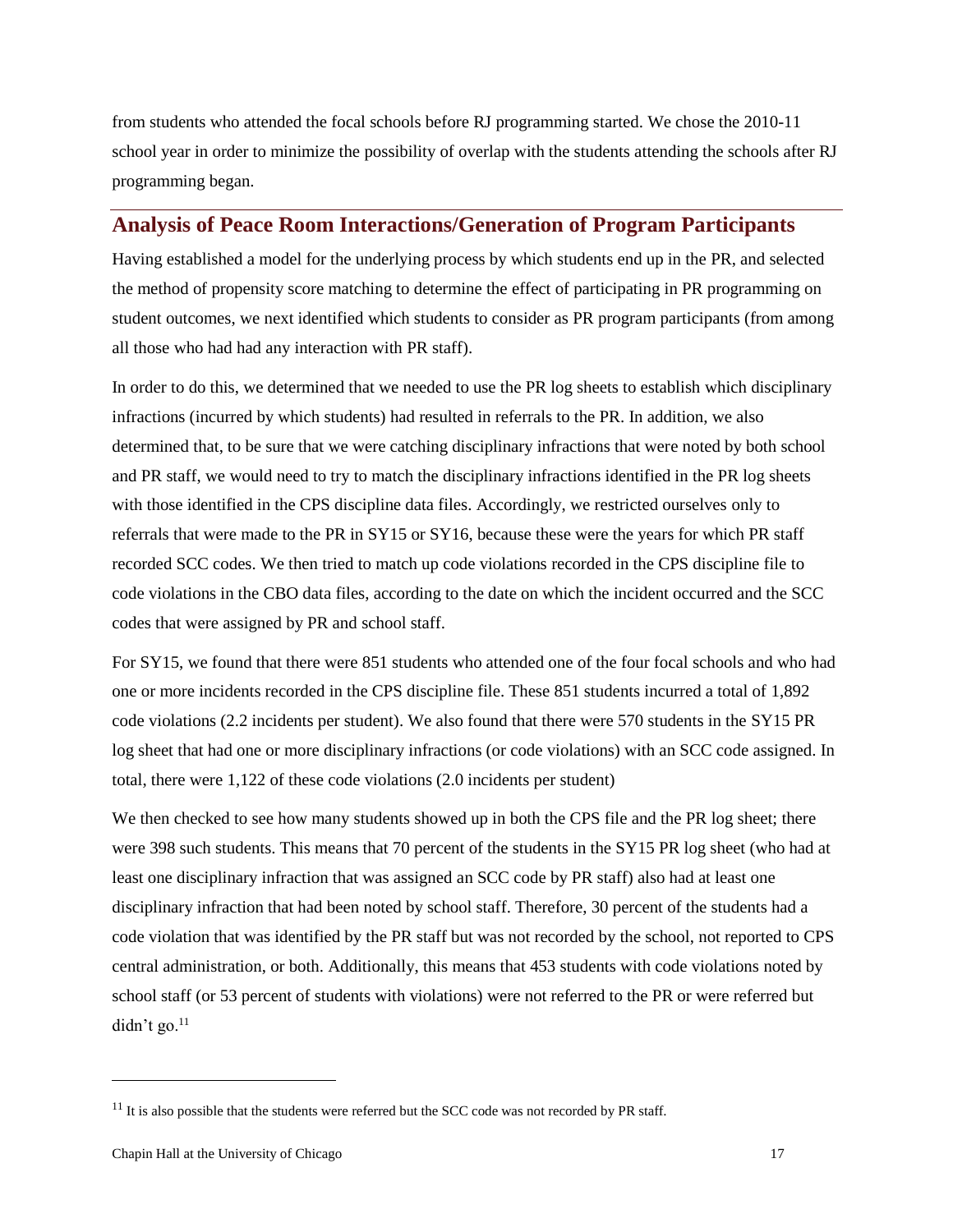It should be noted that the 398 students incurred a total of 1,710 incidents, or 4.3 incidents per student on average. Since the average number of incidents per student in the CPS file and PR log sheet (before combining) was about 2, this implies that the students who showed up in both files were more likely to incur disciplinary infractions.

Next, we compared the disciplinary infractions recorded by CPS and PR staff for students who showed up in both files. Of the 1,710 incidents generated by these students, only 217 (or 12.7 percent) of these incidents matched on date.<sup>12</sup> However, these incidents were generated by 190 unique students, implying that 48 percent of the students had an incident in the PR log sheet that matched, according to date, with an incident in the CPS file. On this basis, we decided to include these 190 students in the "treatment group" (the group of students considered to have participated in PR programming, where participation is defined according to the model previously described).

We also wanted to allow for the fact that some incidents might have inadvertently been recorded by PR staff a day after they occurred. Thus, we also checked to see how many incidents matched if their dates were allowed to differ by one day. Additionally, we imposed the restriction that the first part of the SCC code had to match.<sup>13</sup> We found that there were 25 students with incidents that matched on date within a day and also matched on the SCC code. We decided to include these students in the "treatment group" as well.

Next we repeated this process for SY16. We found that there were 623 students who attended one of the four focal schools and whom had one or more incidents recorded in the CPS discipline file. These 623 students incurred a total of 1,305 code violations (2.1 incidents per student). Thus, the number of students with disciplinary infractions in SY16 is lower than the number in SY15, but the number of infractions per student is similar.

We also found that there were 375 students in the SY16 PR log sheet that had one or more disciplinary infractions (or code violations) with an SCC code assigned. In total, there were 720 of these code violations (1.9 incidents per student). Thus, as with the CPS file, the number of students in the PR log sheet with disciplinary infractions in SY16 is lower than the number in SY15, but the number of infractions per student is similar.

l

<sup>&</sup>lt;sup>12</sup> When we attempted to match on date and SCC code, we found an even smaller percentage of matches. We subsequently reviewed a random sample of cases where the dates matched but the SCC codes differed and determined that, based on the notes recorded in the PR logs, in the majority of cases the SCC codes in the PR and CPS files appeared to be referring to the same incident (e.g., both codes referred to a fight). Therefore, in order to obtain a large enough sample for analysis, we decided to retain students who had at least one infraction that matched on date, but not necessarily on SCC code.

<sup>&</sup>lt;sup>13</sup> There are two parts to the CPS SCC codes. The first part identifies the level of severity of the infraction, and the second part identifies a specific behavior that falls within the level of severity. We matched only on the first part of the code.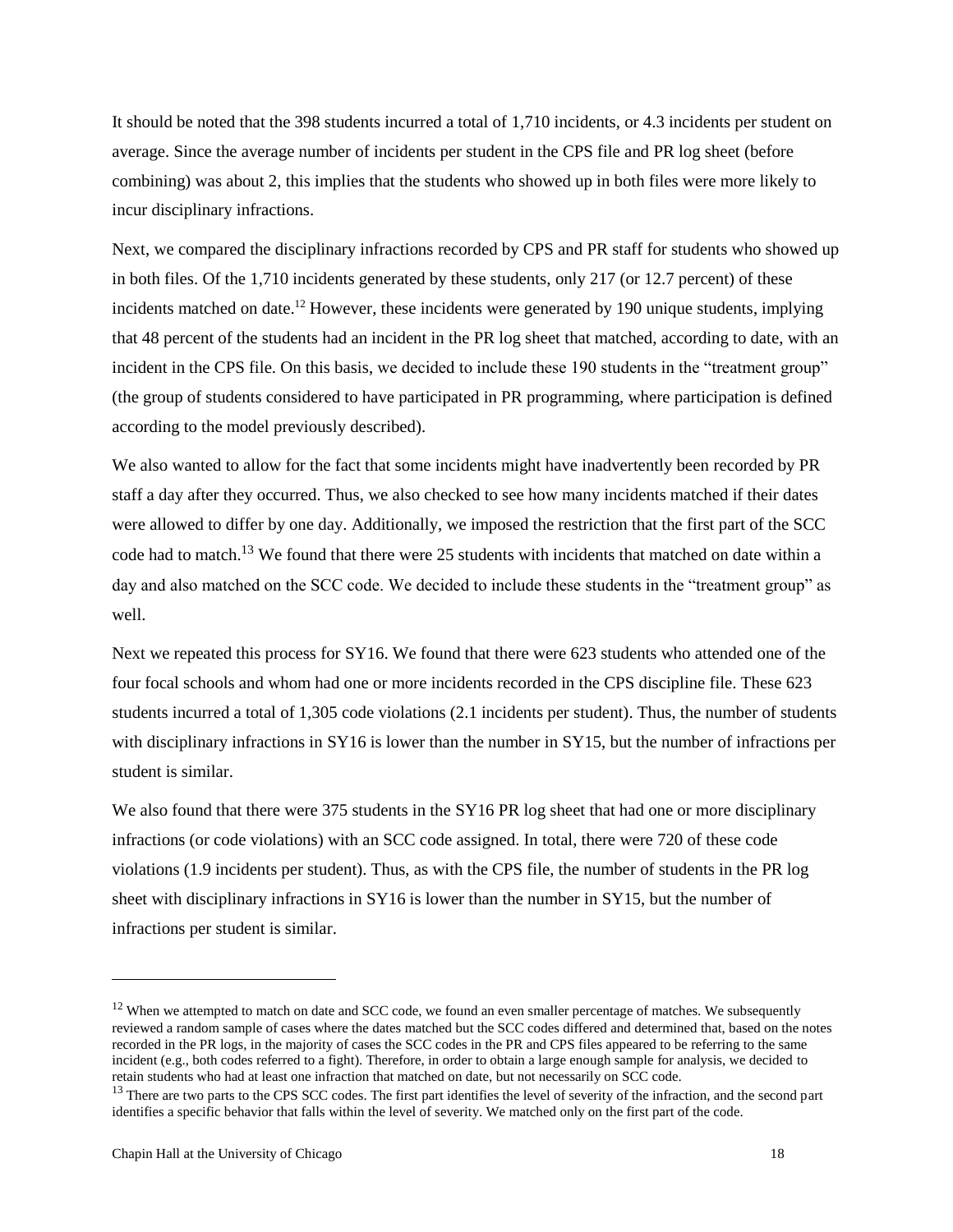As with the SY15 files, we then checked to see how many students showed up in both the CPS file and the PR log sheet; there were 250 such students. This means that 67 percent of the students in the SY16 PR log sheet (who had at least one disciplinary infraction that was assigned an SCC code by PR staff) also had at least one disciplinary infraction that had been noted by school staff. This is similar to the percentage we found for SY15 (70%). Additionally, these numbers indicate that 60 percent of the students with disciplinary infractions in the CPS file did not show up in the PR log sheet, which is a little higher than what we found for SY15.

The students who showed up in both the CPS file and the PR log sheet incurred a total of 1,026 incidents, or 4.1 incidents per student on average, which is similar to what we found for SY15. Also, we found that only 138 (or 13.5%) of these incidents matched on date, which is, again, similar to the percentage we found for SY15. These incidents were generated by 91 unique students, indicating that 36 percent of the students had an incident in the PR log sheet that matched on date with an incident in the CPS file (this is lower, by 12 percentage points, than what we found for SY15). These 91 students were also added to the treatment group.

As with SY15, we also checked to see how many incidents matched if SCC codes were the same but their dates were allowed to differ by one day. We found that there were 4 students with incidents that satisfied these criteria. We included these students in the treatment group as well. Overall, this process yielded a treatment group of 300 students across the two years.

#### **Propensity Score Matching: Description of Process**

As mentioned above, a critically important part of carrying out PSM is the selection of the variables that will be used to match program participants (the treatment group) to similar nonparticipants. In selecting these variables, we were necessarily limited to using the variables available in the CPS data files. We first hypothesized that school staff might be less willing to refer students with the worst eighth grade behavior to the PR, perhaps on the assumption that these students would be less likely to benefit from RJ activities. Thus, we decided to match on eighth grade misconducts (total number of misconducts, number of level 1 and 2 misconducts, and number of level 3 through 6 misconducts) and suspensions (having at least one in-school suspension, and having at least one out-of-school suspension).<sup>14</sup> We also decided to match on eighth grade test scores and attendance, on the assumption that school staff might be more likely to refer students perceived as more able and/or engaged. For this same reason, we also matched on an indicator of whether a student was old for grade. Additionally, because the descriptive statistics above showed

l

<sup>&</sup>lt;sup>14</sup> We measured these variables in eighth grade in order to make sure we were capturing characteristics prior to when students would have had any exposure to the Peace Room.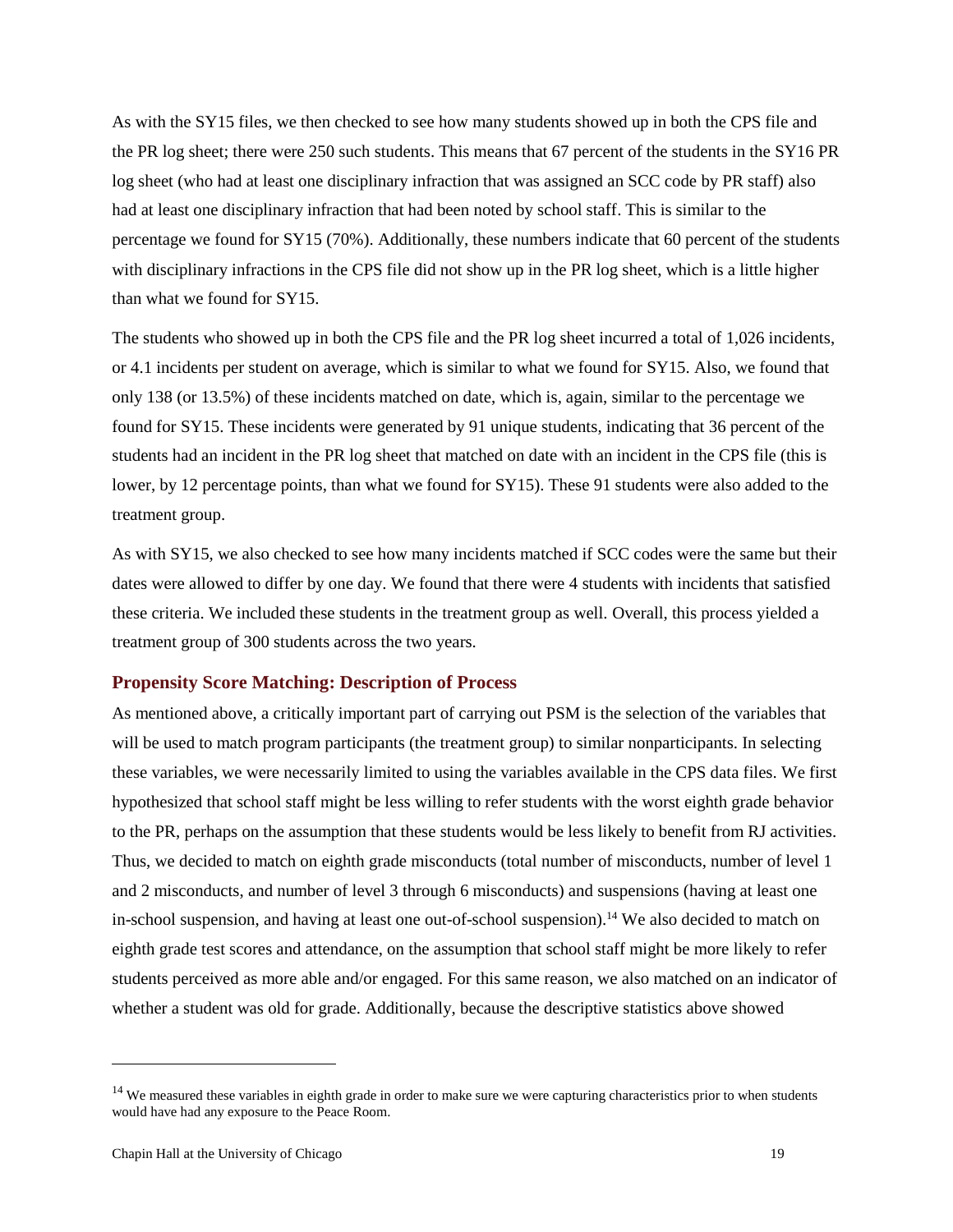differences in behavioral and disciplinary outcomes by race/ethnicity, gender, grade level, Individualized Education Plan (IEP) status, and free/reduced lunch status we included these variables as well. Finally, we included a variable indicating the school attended by the student, on the assumption that the implementation of RJ programming might vary according to differences in school climate, effectiveness of school leadership and other factors across schools.

Additionally, we decided to look at the effect of utilizing the PR on student outcomes in two different years: the year in which students participated in PR programming and the year subsequent to the year in which they participated. We looked at the latter on the assumption, for example, that skills learned in the PR might persist and affect disciplinary outcomes in future years. We also decided to examine six different outcomes in each year: (1) the total number of misconducts incurred, at any level; (2) the number of level 3 through 6 misconducts; (3) the likelihood of having at least one out-of-school suspension; (4) the total number of days spent in out-of-school suspensions; (5) the likelihood of having at least one in-school suspension; and (6) the total number of days spent in in-school suspensions. In addition, we examined the likelihood of having at least one misconduct at any level and the likelihood of having at least one misconduct at levels 3 through 6 in the subsequent year.<sup>15</sup>

We used a two-step process to obtain estimates of the association between participation in PR programming and the aforementioned outcomes. In the first stage, we estimated the relationship between participating in PR programming and each of the matching variables. These relationships were estimated using the sample of students who attended the focal schools in SY15 and SY16 and who had at least one recorded disciplinary infraction. Some of these students were identified, in the process described in the section above, as having utilized the PR but the remainder were not. The estimates from this first stage were used to compute a propensity score (i.e., the probability of PR participation) for the SY15/SY16 treatment group and the sample of students who attended the focal schools in 2010–11 and who had at least one disciplinary infraction. The second stage estimation then used "nearest neighbor" PSM to match students on the metric of the estimated probability of PR participation.<sup>16</sup> The resulting sample of treatment and comparison students was then used to estimate the effect of PR participation on the selected outcomes.

<sup>&</sup>lt;sup>15</sup> By definition, all of the students in the sample had at least one misconduct at any level in the first year.

<sup>&</sup>lt;sup>16</sup> In nearest neighbor PSM, the student from the comparison group with the propensity score closest to a given student from the treatment group is chosen as the match for the latter student.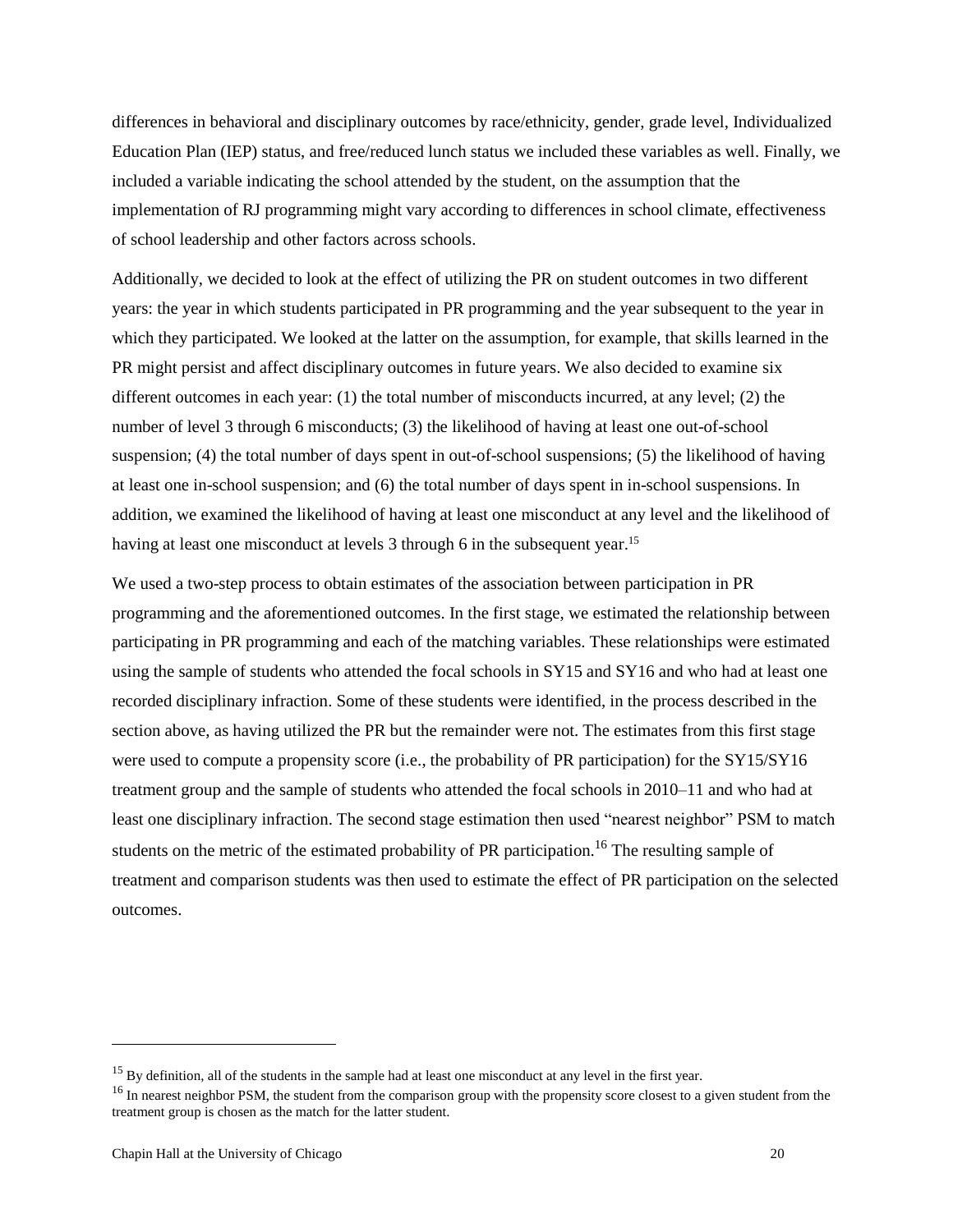## **Findings**

#### **Characteristics of the Study Samples**

Table 1 shows the characteristics of five different samples of students who attended the schools with which the CBO partnered. The first column contains all students who attended the four focal schools during the 2010–11 (SY11) school year. The second contains all students who attended the focal schools during SY15 and SY16. The third column is a subset of students in the first column, and is restricted to those who had one or more disciplinary infractions in SY11. This is the group of students from which we drew our comparison sample. The fourth column is a subset of the students in the second column, and contains those who had one or more disciplinary infractions in SY15 and SY16. Finally, column five is a subset of column four and contains the students who we identified as being participants in PR programming, as defined by our model (the "treatment" group). Comparing columns one and two reveals that students who attended the focal schools in SY11 and in SYs 15 and 16 were very similar to each other in terms of demographics. In particular, the percentages of students from each race/ethnic group were virtually the same, as were the percentages that were female and possessed an IEP. Also, students attending the schools in SY15 and SY16 were only somewhat more likely to receive free or reduced-price lunch than students in SY11. On the other hand, students attending the schools in SY11 were more likely to be old for grade.

In terms of disciplinary outcomes, students attending the schools in SY15 and SY16 had lower levels of misconducts and suspensions. In particular, they were substantially less likely to have at least one OSS and had significantly lower total OSS days. As mentioned previously, these differences are likely to be, at least in part, a reflection of changes in disciplinary practices in the schools as a result of changes in CPS policies. This, again, is a limitation of using students attending the schools in earlier years as the comparison group.

Comparing columns 2 and 4 shows that students who attended the focal schools in SY11 and had one or more disciplinary infractions were more likely to be African American, less likely to be white or Asian/Pacific Islander, less likely to be female, and less likely to be in 12th grade than the overall population of students in that year. They were also more likely to have an IEP, to receive free or reducedprice lunch, to be old for their grade, and to be in tenth grade. Many of these differences are mirrored when comparing all students who attended the schools in SYs 15 and 16 with students attending in those years with one or more infractions (columns 2 and 4), although in many cases they are even more pronounced. For example, compared to all students who attended the schools in SYs 15 and 16, those who had one or more infractions were much more likely to be African American and to qualify for free or reduced-price lunch. They were also much less likely to be white or Hispanic. Notably, however, there was little difference between the two groups in terms of the percent who were female.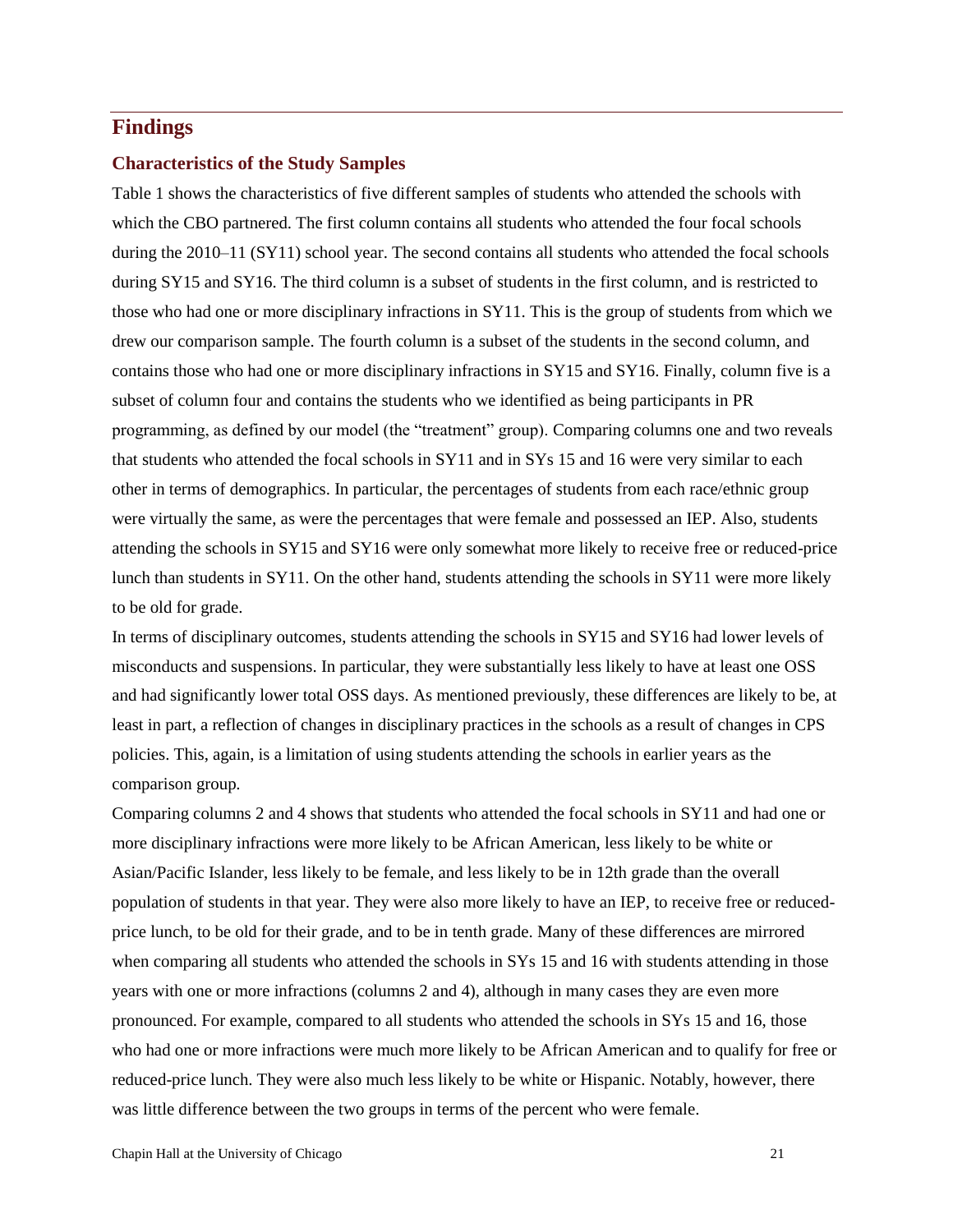|                                                                       |                          |             |                          | <b>SY11</b>              | SY15-16            |                   |
|-----------------------------------------------------------------------|--------------------------|-------------|--------------------------|--------------------------|--------------------|-------------------|
|                                                                       | Full                     |             |                          | with                     | with $>=1$ SY15-16 |                   |
|                                                                       | <b>Sample</b>            | <b>SY11</b> |                          | $SY15-16$ $\geq 1$ infr. | Infr.              | in PR             |
| Participated in PR programming                                        | 2%                       | 0%          | 4%                       | 0%                       | 19%                | 100%              |
| White                                                                 | 18%                      | 18%         | 18%                      | 13%                      | 5%                 |                   |
| <b>Black</b>                                                          | 40%                      | 38%         | 41%                      | 55%                      | 78%                | 74%               |
| Native American                                                       |                          |             | $\overline{\phantom{a}}$ | ÷                        | ÷,                 |                   |
| Hispanic                                                              | 29%                      | 30%         | 29%                      | 26%                      | 15%                | 19%               |
| Multi-racial                                                          | 3%                       | 3%          | 3%                       | 3%                       | 1%                 |                   |
| Asian/Pacific islander                                                | 9%                       | 11%         | 8%                       | 3%                       | 1%                 |                   |
| Hawaiian/Pacific Islander                                             | $\overline{\phantom{a}}$ |             |                          | $\overline{\phantom{a}}$ | ÷                  | $\qquad \qquad -$ |
| Female                                                                | 54%                      | 53%         | 54%                      | 40%                      | 52%                | 56%               |
| Has IEP                                                               | 13%                      | 11%         | 13%                      | 19%                      | 20%                | 25%               |
| Receives free/reduced-price lunch                                     | 70%                      | 67%         | 71%                      | 76%                      | 91%                | 94%               |
| Old for grade                                                         | 16%                      | 21%         | 14%                      | 28%                      | 19%                | 22%               |
| Attendance rate, prior SY                                             | 90%                      | 87%         | 91%                      | 82%                      | 87%                | 88%               |
| Attendance rate, 8th Grade                                            | 95%                      | 95%         | 95%                      | 93%                      | 94%                | 93%               |
| In 9th grade                                                          | 27%                      | 26%         | 27%                      | 27%                      | 25%                | 32%               |
| In 10th grade                                                         | 28%                      | 30%         | 27%                      | 40%                      | 26%                | 29%               |
| In 11th grade                                                         | 23%                      | 24%         | 23%                      | 22%                      | 22%                | 18%               |
| In 12th grade                                                         | 22%                      | 20%         | 23%                      | 11%                      | 26%                | 22%               |
| Attends Sullivan in Current Year                                      | 19%                      | 23%         | 16%                      | 31%                      | 22%                | 45%               |
| Attends Tilden in Current Year                                        | 11%                      | 14%         | 9%                       | 16%                      | 19%                | 21%               |
| Attends Lincoln Park in Current Year<br>Attends SSICP in Current Year | 60%                      | 63%<br>0%   | 58%<br>16%               | 53%<br>0%                | 16%<br>42%         | 8%<br>27%         |
| Number of schools attended, prior SY                                  | 11%<br>1.04              | 1.03        | 1.04                     | 1.04                     | 1.09               | 1.09              |
| Number of misconducts, prior SY                                       | 0.8                      | 1.5         | 0.5                      | 3.2                      | 1.5                | 1.6               |
| Number of level 3-6 misconducts, prior SY                             | 0.3                      | 0.4         | 0.2                      | 0.9                      | 0.7                | 0.8               |
| Has at least one level 3-6 misconduct, prior SY                       | 12%                      | 17%         | 10%                      | 35%                      | 29%                | 36%               |
| Number of level 1-2 misconducts, prior SY                             | 0.5                      | 1.1         | 0.3                      | 2.3                      | 0.9                | 0.9               |
| Has at least one level 1-2 misconduct, prior SY                       | 15%                      | 21%         | 12%                      | 40%                      | 37%                | 36%               |
| Number of schools attended, 8th Grade                                 | 1.02                     | 1.03        | 1.02                     | 1.05                     | 1.05               | 1.05              |
| Number of misconducts, 8th Grade                                      | 0.2                      | 0.4         | 0.2                      | 0.9                      | 0.5                | 0.7               |
| Number of level 3-6 misconducts, 8th Grade                            | 0.2                      | 0.3         | 0.1                      | 0.6                      | 0.4                | 0.5               |
| Has at least one level 3-6 misconduct, 8th Grade                      | 9%                       | 12%         | 9%                       | 24%                      | 20%                | 26%               |
| Number of level 1-2 misconducts, 8th Grade                            | 0.1                      | 0.1         | 0.1                      | 0.3                      | 0.2                | 0.3               |
| Has at least one level 1-2 misconduct, 8th Grade                      | 5%                       | 5%          | 5%                       | 11%                      | 10%                | 18%               |
| Has at least one misconduct, current SY                               | 23%                      | 31%         | 19%                      | 100%                     | 100%               | 100%              |
| Has at least one misconduct, following SY                             | 22%                      | 27%         | 16%                      | 51%                      | 49%                | 55%               |
| Number of misconducts, current SY                                     | 0.6                      | 0.9         | 0.4                      | 2.9                      | 2.2                | 3.1               |
| Number of misconducts, following SY                                   | 0.5                      | 0.7         | 0.3                      | 1.6                      | 1.2                | 1.6               |
| Has at least one level 3-6 misconduct, current SY                     | 11%                      | 15%         | 9%                       | 48%                      | 46%                | 60%               |
| Has at least one level 3-6 misconduct, following SY                   | 11%                      | 15%         | 7%                       | 32%                      | 22%                | 31%               |
| Number of level 3-6 misconducts, current SY                           | 0.2                      | 0.3         | 0.1                      | 0.9                      | 0.8                | 1.2               |
| Number of level 3-6 misconducts, following SY                         | 0.2                      | 0.3         | 0.1                      | 0.7                      | 0.4                | 0.7               |
| Has at least one out of school suspension, current SY                 | 12%                      | 22%         | 6%                       | 72%                      | 34%                | 43%               |
| Has at least one out of school suspension, following SY               | 11%                      | 16%         | 6%                       | 34%                      | 19%                | 24%               |
| Out of school suspension days, current SY                             | 0.6                      | 1.4         | 0.2                      | 4.4                      | 1.1                | 1.6               |
| Out of school suspension days, following SY                           | 0.6                      | 1           | 0.2                      | 2.3                      | 0.6                | 0.9               |
| Has at least one in school suspension, current SY                     | 9%                       | 11%         | 9%                       | 34%                      | 46%                | 25%               |
| Has at least one in school suspension, following SY                   | 12%                      | 17%         | 7%                       | 32%                      | 24%                | 24%               |
| In school suspension days, current SY                                 | 0.2                      | 0.3         | 0.2                      | 1.1                      | 0.9                | 0.6               |
| In school suspension days, following SY                               | 0.3                      | 0.4         | 0.2                      | $0.8\,$                  | 0.5                | 0.5               |
| $\mathbf N$                                                           | 11,244                   | 3,575       | 7,669                    | 1,115                    | 1,461              | 279               |

## **Table 1. Characteristics of Students Attending Focal Schools**

*Note: We use "-" to indicate cells for which there are fewer than 10 students (except in cases where there are zero by definition).*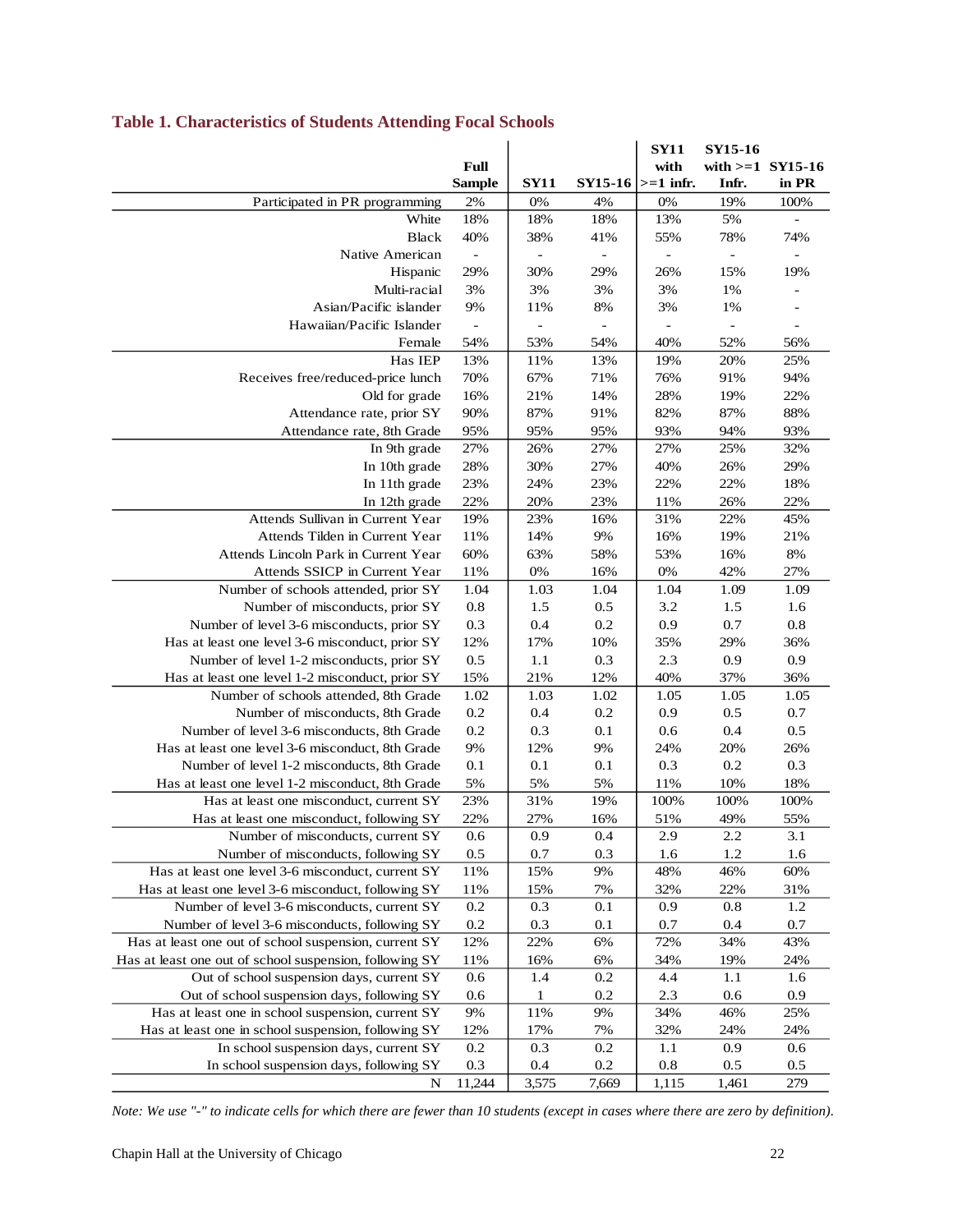Comparing columns 5 and 6 shows that students whom we designated as PR participants were very similar in terms of demographics to students who attended the schools in SYs 15 and 16 and who had one or more infractions. However, they were much more likely to attend Sullivan High School, and less likely to attend Lincoln Park or SSICP. Also, they were more likely to have at least one level 3 through 6 misconduct (60% vs 46%), and somewhat more likely to have at least one OSS, though less likely to have at least one ISS (25% vs 46%).

Finally, comparing columns 4 and 6 reveals that students who attended the focal schools in SY11 and had one or more infractions were more likely than PR program participants to be white or Hispanic, and less likely to be African American or female. They were also less likely to receive free or reduced-price lunch or to be in 12th grade, and more likely to be in tenth grade. Also, the distribution of students across schools is different, in part because SSICP did not open until the 2011–12 school year. Additionally, in terms of eighth grade characteristics and outcomes, the 2010–11 students had higher standardized test scores, were less likely to have a level 1 and 2 misconduct, and somewhat less likely to have been suspended.<sup>17</sup> These results suggest that the demographics and eighth grade characteristics are potentially important variables to account for when attempting to find matches between the PR participants and students with one or more disciplinary infractions who attended the schools in 2010–11.

#### **Results of PSM Analysis**

Figure 4 shows the results of the first stage of the PSM analysis, in which we examine the extent to which the matching variables we selected are related to the likelihood that a student utilized the PR. The results are presented as odds ratios. Odds ratios can be thought of as relative measures of effect that allow comparison of the treatment group to the comparison group. In particular, if the outcome is the same in each group, then the odds ratio will be equal to one. If the outcome is more likely in relation to the treatment group, then the odds ratio will be greater than one. Similarly if the outcome is less likely in relation to the treatment group, the odds ratio will be less than one.

The results in Figure 4 show that, controlling for other characteristics, female students and students who had at least one level 1 and 2 misconduct in eighth grade were significantly more likely to utilize the PR. On the other hand, students with higher math scores in eighth grade, and students currently enrolled in 11th grade (as opposed to ninth) were significantly less likely to utilize the PR. Additionally, we found significant differences between the focal schools in the likelihood that a student participated in PR programming. Specifically, relative to students attending Sullivan High School, students in all three of the other schools were significantly less likely to participate in PR programming.

l

<sup>&</sup>lt;sup>17</sup> The test scores have been standardized to have a mean of zero and a standard deviation of one.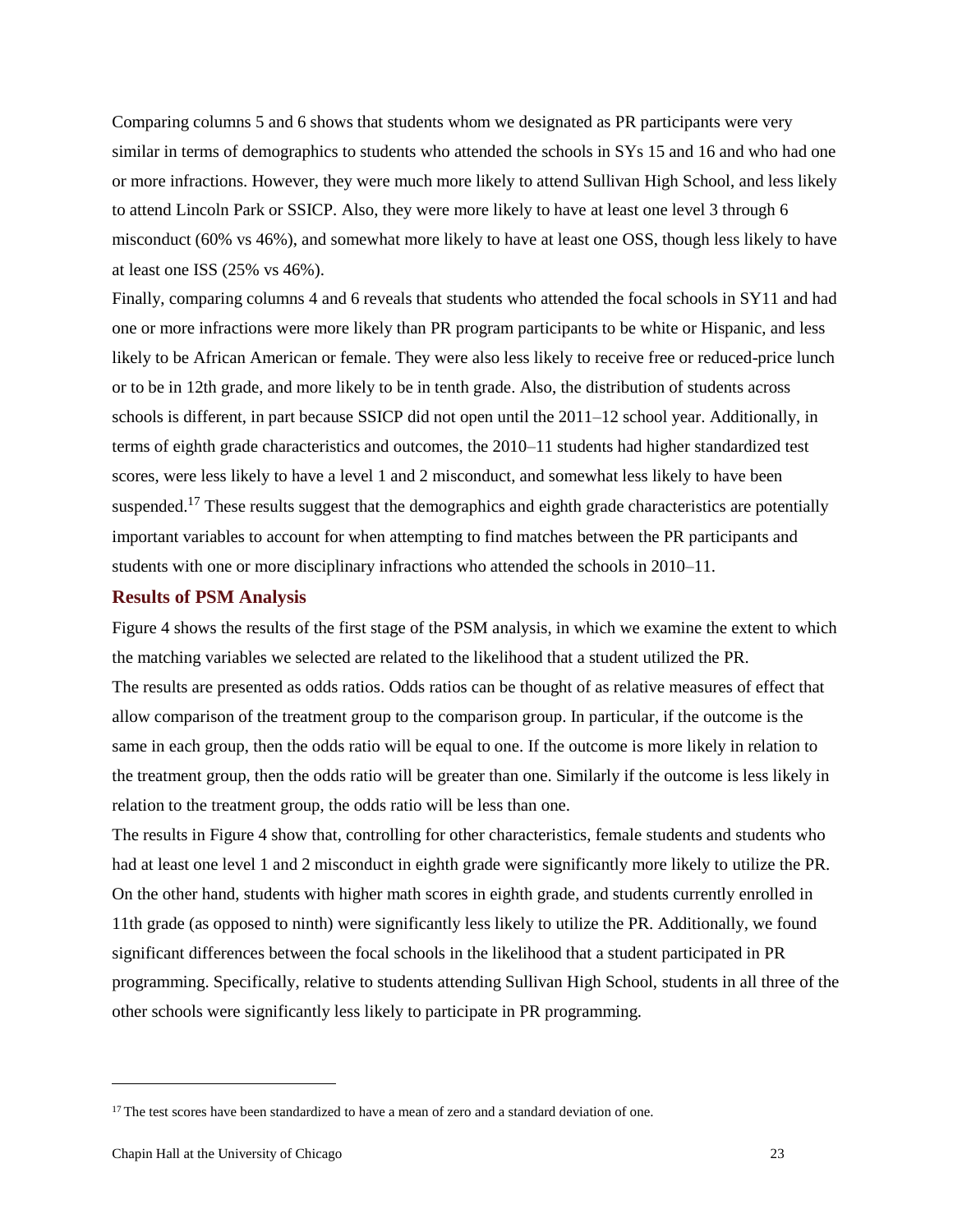#### **Figure 4. Propensity Estimation: Odds Ratios for Predictors of Likelihood of Participating in Peace Room Programming**



*<sup>\*</sup>p < 0.10, \*\* p < 0.05, \*\*\* p < 0.01*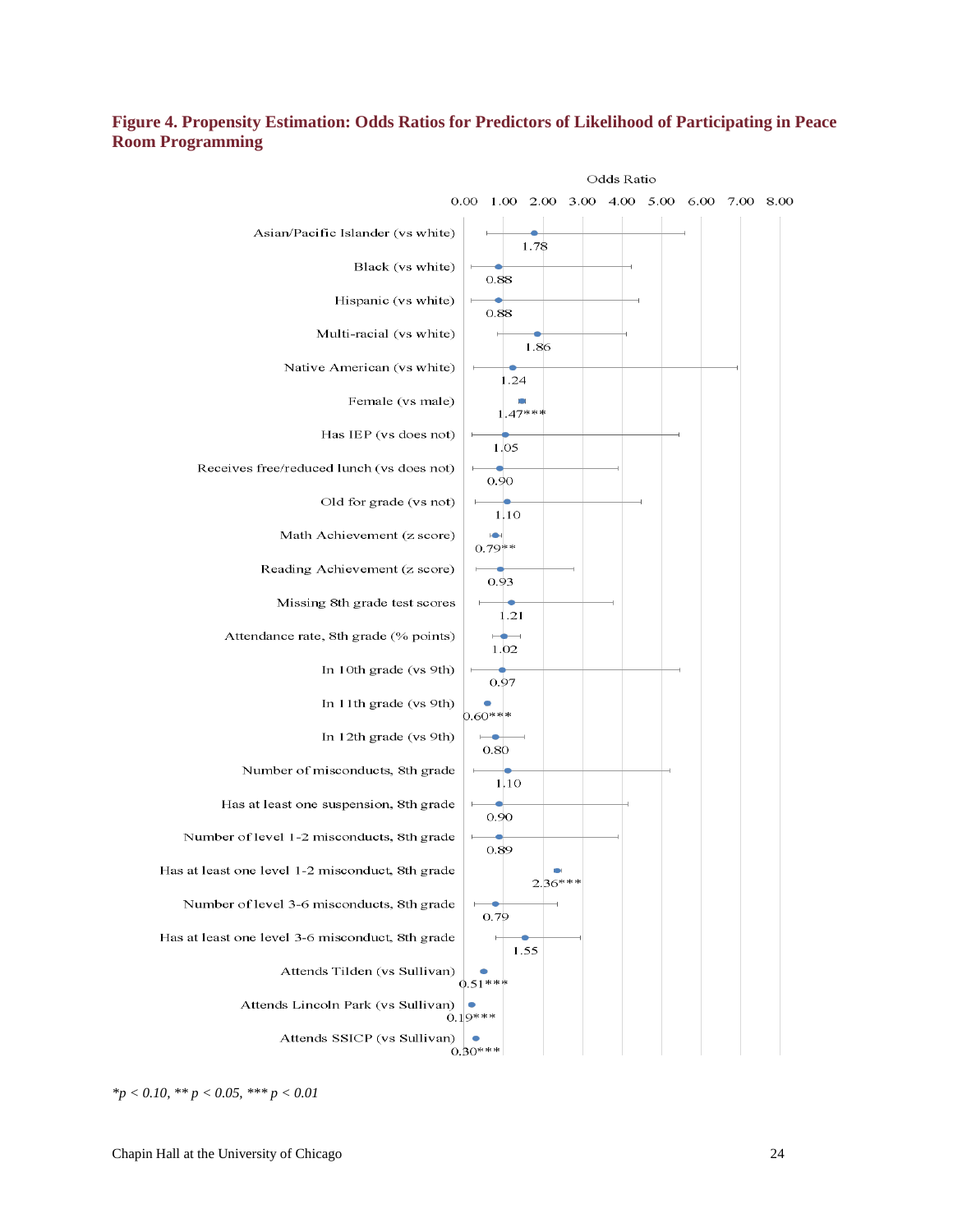|                                                         | Avg for<br><b>Treated</b> | Avg for<br>Matched |           | <b>Std. Error</b><br>оf      |         |
|---------------------------------------------------------|---------------------------|--------------------|-----------|------------------------------|---------|
| <b>Outcome</b>                                          | Sample                    | <b>Controls</b>    |           | <b>Difference Difference</b> | p-value |
| Has at least one misconduct, following SY               | 55.0%                     | 44.8%              | $10.2\%$  | 0.07                         | 0.17    |
| Number of misconducts, current SY                       | 3.13                      | 3.69               | $-0.56$   | 0.38                         | 0.15    |
| Number of misconducts, following SY                     | 1.60                      | 1.56               | 0.04      | 0.35                         | 0.91    |
| Has at least one level 3-6 misconduct, following SY     | 30.7%                     | 36.3%              | $-5.6\%$  | 0.07                         | 0.41    |
| Number of level 3-6 misconducts, current SY             | 1.21                      | 1.13               | 0.08      | 0.17                         | 0.65    |
| Number of level 3-6 misconducts, following SY           | 0.69                      | 0.77               | $-0.07$   | 0.18                         | 0.68    |
| Has at least one out of school suspension, current SY   | 43.0%                     | 73.2%              | $-30.2\%$ | 0.05                         | 0.00    |
| Has at least one out of school suspension, following SY | 23.6%                     | 36.5%              | $-13.0\%$ | 0.07                         | 0.06    |
| Out of school suspension days, current SY               | 1.60                      | 5.12               | $-3.52$   | 0.77                         | 0.00    |
| Out of school suspension days, following SY             | 0.86                      | 2.26               | $-1.41$   | 0.50                         | 0.00    |
| Has at least one in school suspension, current SY       | 25.4%                     | 38.9%              | $-13.5%$  | 0.05                         | 0.01    |
| Has at least one in school suspension, following SY     | 23.6%                     | 23.6%              | $0.0\%$   | 0.07                         | 1.00    |
| In school suspension days, current SY                   | 0.56                      | 1.76               | $-1.21$   | 0.30                         | 0.00    |
| In school suspension days, following SY                 | 0.51                      | 0.90               | $-0.39$   | 0.27                         | 0.15    |

#### **Table 2. Estimated Differences between Peace Room Participants and Matched Comparisons**







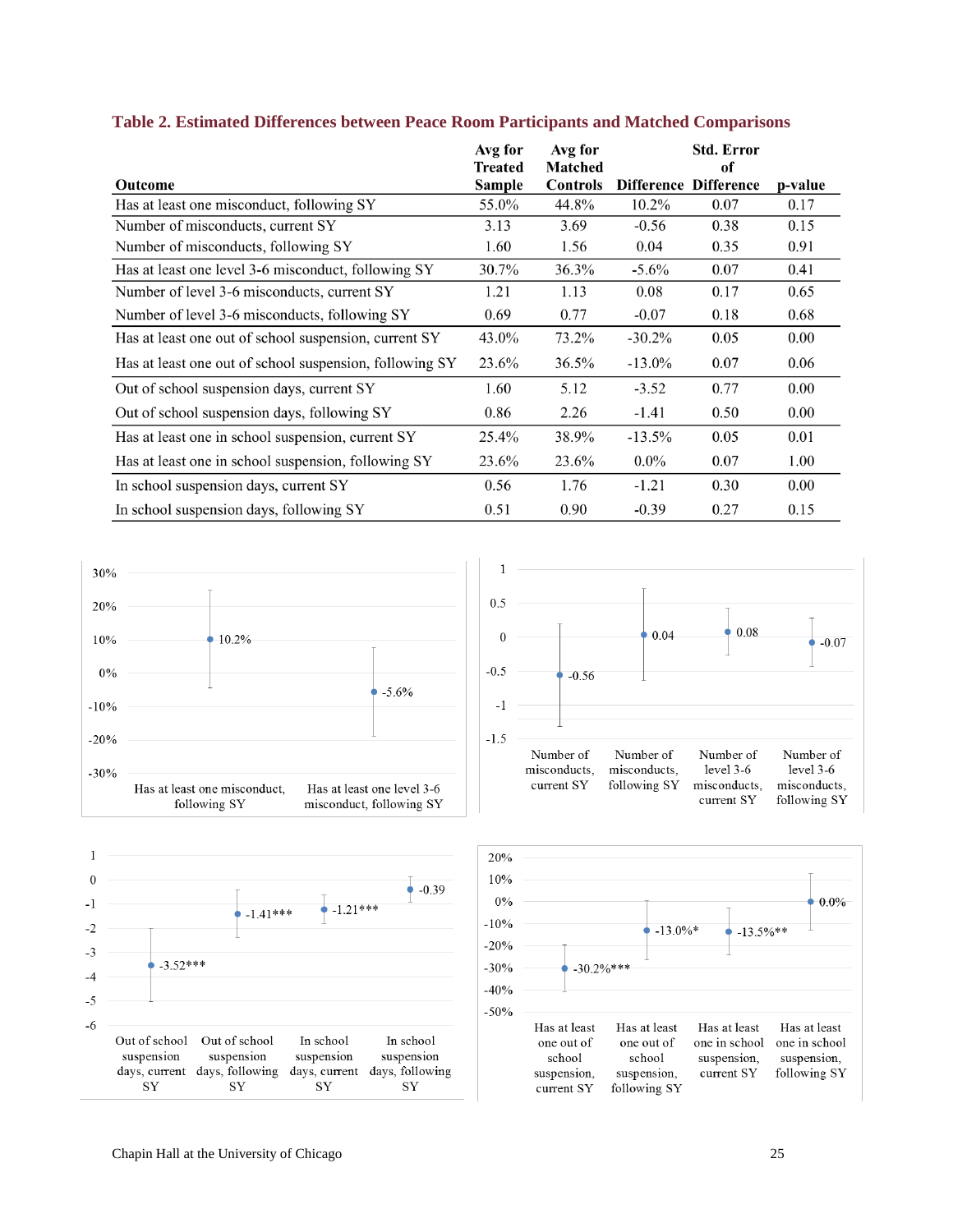Table 2 shows the results of the second stage of the PSM analysis, in which we examine the estimated effect of participating in PR programming on outcomes in the current and subsequent years. Looking first at the effects of participating in PR programming on misconducts in the year of participation, the results in Table 2 show no statistically significant differences between PR participants and their matched comparisons in either the number of misconducts at any level or the number of misconducts at levels 3 through 6.

In terms of suspensions, Table 2 shows that the average out-of-school suspension rate among students who had one or more misconducts and participated in PR programming was about 30 percentage points lower than that for similar students who attended the focal schools in 2010–11. Also, students who had one or more misconducts and utilized the PR experienced about 4 fewer days of OSS. However, as noted previously, given the changes in CPS policies regarding OSS during the time period of this study, it is difficult to separate out effects due to the policy changes from those due to utilizing the PR. Therefore, it is likely that these results overestimate the effect of participating in PR programming. In addition, as noted above, there were many students with misconducts that were recorded by school staff who either were not referred to the PR or did not show up in the PR logs. If school staff were more likely to refer students who would not have received a suspension (i.e. in the absence of the PR), this would also result in an overestimate of the effect of participating in PR programming.

On the other hand, Table 2 also shows that the average in-school suspension (ISS) rate among students who had one or more misconducts and participated in PR programming was about 14 percentage points less than the rate for similar students who attended the focal schools in 2010–11. Additionally, these students experienced a little over 1 fewer ISS days on average. Given that overall ISS rates among high school students increased during the study period, these estimates are less likely to overestimate the effects of participating in PR programming.

Looking next at the difference between PR participants and their matched comparisons in misconducts in the year following the year of participation, we did not find any statistically significant differences. Thus, our hypothesis that students might learn skills from utilizing the PR that would lessen the likelihood of their incurring misconducts in subsequent years was not supported. Similarly, the estimated differences in the in-school suspension rate and days of ISS were also smaller and statistically insignificant. We did find that differences in the OSS rate and days of OSS continued to be statistically significant. Specifically, the following year OSS rate among students who had one or more misconducts and participated in PR programming was estimated to be 13 percentage points lower than the rate for similar students who attended the focal schools in 2010–11 (though it was only significant at the 10% level). Also, students who had one or more misconducts and participated in PR programming experienced about 1.5 fewer days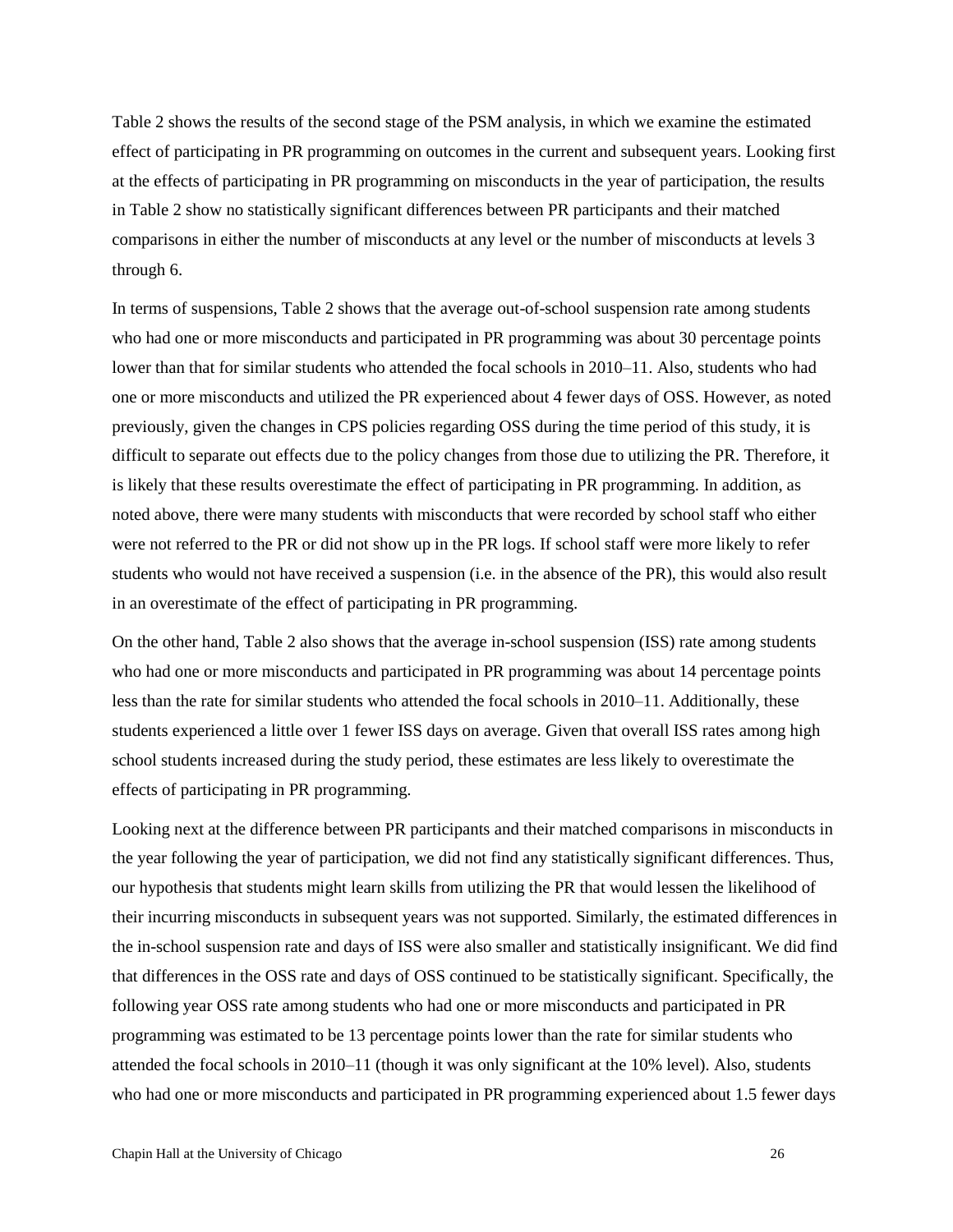of OSS. However, as noted above, given CPS policy changes, these differences are likely to be overestimates of the true effect.

Finally, we looked at the effects of participating in PR programming for different subgroups of students. Overall, we found some evidence that females tended to benefit more than males, Hispanics tended to benefit more than African Americans, ninth graders benefited more than older students, and students with IEPs benefited more than those without IEPs. Specifically, we found that:

- The differences between PR participants and comparison students in the average OSS rate in the current year were larger for African American females, Hispanic males, and Hispanic females versus African American males; ninth graders versus all other grades; and students with an IEP versus those without.
- The differences between PR participants and comparison students in the average OSS rate in the following year were larger for females versus males, Hispanics versus African Americans, and students with an IEP versus those without.
- The differences between PR participants and comparison students in the average ISS rate in the current year was larger for females versus males, Hispanics versus African Americans, Hispanic females versus Hispanic males, ninth graders versus all other grades, students receiving free or reduced-price lunch versus those who were not, and students with an IEP versus those without.

In addition, while the main results did not show statistically significant differences overall between PR participants and comparison students in the number of misconducts in the current year, we did find significant benefits for African Americans versus Hispanics, African American males versus all other race/gender groups, students receiving free or reduced-price lunch versus those not, and students with an IEP versus those without. Similarly, while the main results did not show significant differences in the ISS rate in the following year, we did find significant differences for Hispanics versus African Americans, and students with an IEP versus those without.

#### **Summary**

Although RJ practices have been adopted in schools worldwide over the past two decades, there are relatively few studies that have attempted to rigorously assess the impact of these practices on student and school outcomes. To help remedy this gap in knowledge, we employed the method of propensity score matching (PSM) to examine the effects of participation in a key component of RJ programming offered by a local community-based organization on student behavioral and disciplinary outcomes in four high schools in Chicago.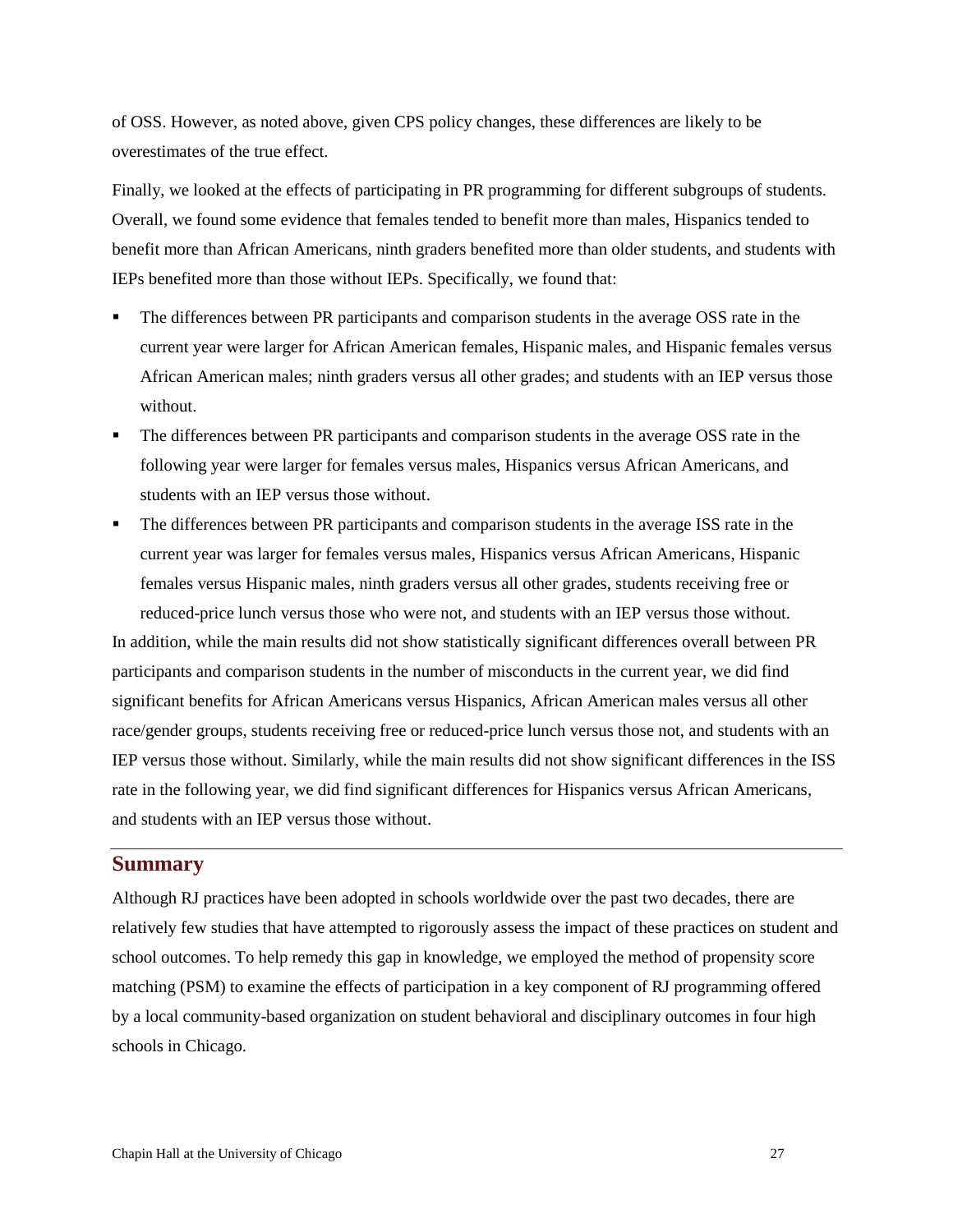Our analysis is based on an underlying model in which it is assumed that school staff members observe student disciplinary infractions and then make a decision about whether to refer students to the Peace Room. We also hypothesized that students who are referred to the PR are less likely to receive a suspension as a consequence, and that these students may also learn skills from their interactions in the PR that make it less likely that they will engage in future behavior that results in a disciplinary infraction or suspension. In accordance with this model, we identified a sample of students who could be considered to be participants in PR programming. These students (the treatment group) were selected from the sample of students who had one or more disciplinary infractions recorded in the CPS discipline file, as well as incidents with SCC codes recorded in the PR log sheet, and consisted of students who had at least one incident that matched either on date or within a day and SCC code.

We used the method of PSM to compare these students to similar students who attended the focal schools prior to the start of PR programming, and we looked for effects both in the year that students participated in PR programming and in the year after they participated. Our results showed, first, that a significantly lower percentage of students who participated in PR programming experienced at least one out-of-school suspension, and that they had significantly fewer days of OSS. These results were true for the year in which students utilized the PR, as well as in the following year. We also found that a significantly lower percentage of the students who participated in PR programming experienced at least one in-school suspension. In addition, they had about one fewer day of ISS. This was true for the year in which students utilized the PR, but not in the following year.

Finally, we found that the benefits of utilizing the PR, with respect to rates of ISS, were: (1) larger for females than for males, (2) larger for Hispanics than for African Americans, (3) larger for Hispanic females than for Hispanic males, (4) larger for ninth graders than for students in other grades; (5) larger for students receiving free or reduced-price lunch than for those not receiving this benefit; and (6) larger for students with an IEP than for students without an IEP.

#### **Limitations and Recommendations for Future Research**

We should note several limitations of this study. First, as mentioned previously, PSM can only account for *observable* preparticipation differences between program participants and nonparticipants. Thus, after the matching was completed, there still could have been *unobservable* differences between the participants and nonparticipants that worked in the favor of (or against) the participants. Related to this point, our treatment sample is drawn from students who had infractions recorded in both the CPS administrative data and the PR log sheets. However, over half of the students with infractions in the CPS data did not show up in the PR logs. This might be because they were 1) not referred by school staff to the PR; 2) referred but did not go to the PR; or 3) referred and utilized the PR, but for some reason PR staff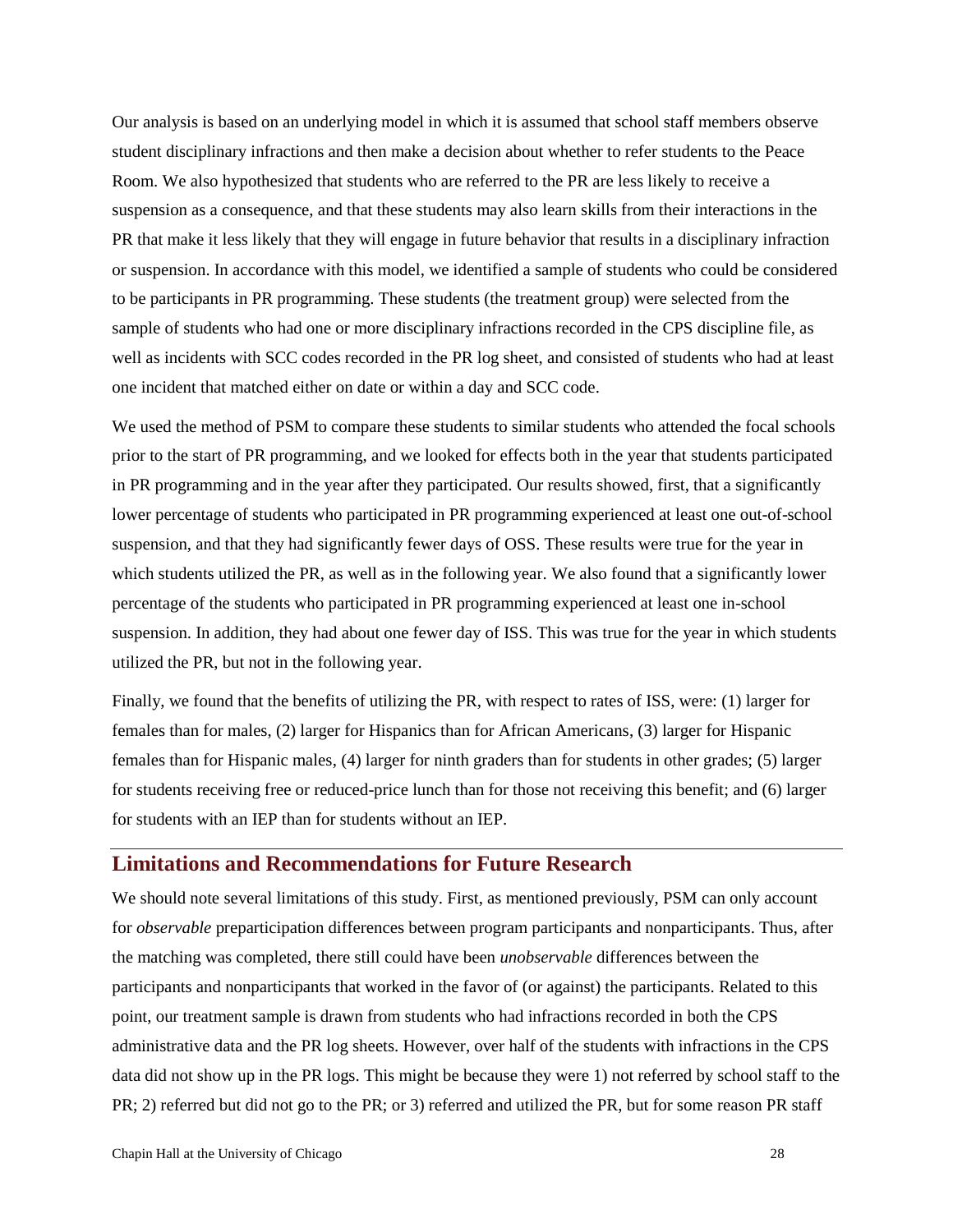did not or were unable to make note of their presence. To the extent that the first explanation is true, it could be that teachers and administrators tend to refer students to the PR who they think are better suited to resolving differences through dialogue. If their hunches are correct, then the estimates we obtained would overestimate the positive effect of participating in PR programming. On the other hand, to the extent that the third explanation is true, our estimates would underestimate the effect of participation. However, without additional information on the process by which students use the PR, we cannot assess the extent of bias in our results.

Additionally, we know that CPS began changing its approach to student discipline around the time that the CBO began working in the schools and after the comparison group students attended the focal schools. Thus, some of the estimated effects that we found are likely to be due in part to changes in the ways the schools recorded and dealt with disciplinary fractions as a result of the changes in CPS policy, particularly where out-of-school suspensions are concerned. Also, the analysis assumes that the only difference between the schools in SY11 and the schools in SYs 15 and 16 was the introduction of restorative justice practices. However, there could have been other changes in the approach to discipline and behavior management that impacted misconducts and rates of suspension.

Finally, we were not able to examine the quality of implementation of the PR programming, which is a critical aspect of the potential impact of any program. Related to this, we did not include information on the culture and climate of the schools, both of which could undoubtedly influence both student outcomes and the level and quality of implementation of programming.

Overall, however, this study provides promising evidence for the positive effects of some RJ practices on student disciplinary outcomes, and suggests that the positive effects may be larger in some cases for students who are at greater risk for poorer outcomes.

We recommend that future studies focus on the implementation, as well as the impacts, of RJ practices in schools. In addition to examining the relationship between outcomes and the quality of implementation, it would be helpful to have a clearer understanding of the processes by which specific students utilize RJ practices, including how school administrators and other school staff make decisions about which students to refer to staff implementing RJ programs. Additionally, this study only considered the effects, at the individual student level, of participation in one component of the CBO's RJ programming. Future research might also examine the entire range of restorative practices implemented in schools, including their school- as well as student-level impacts.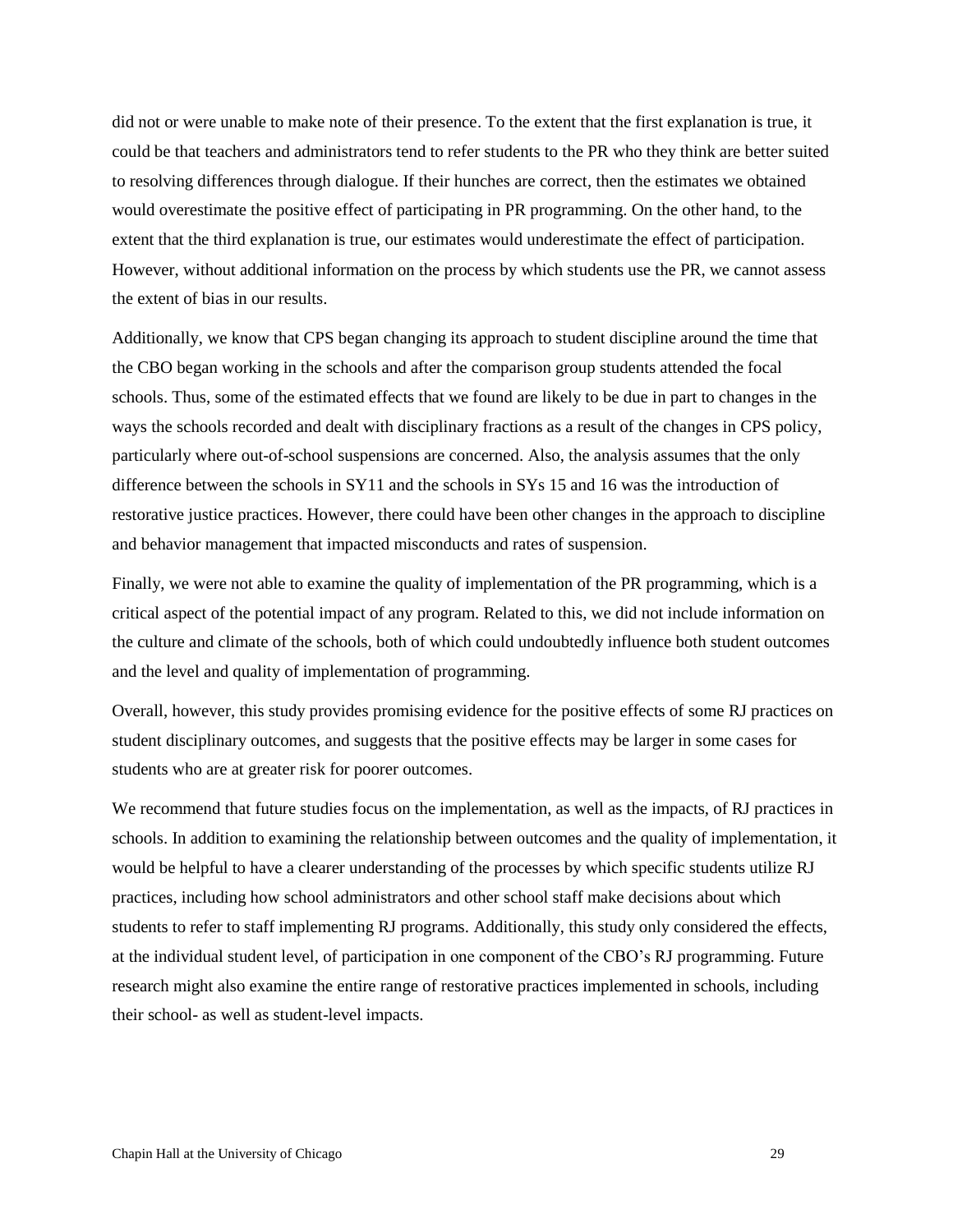## **References**

- Armstrong, M. (2015). *Classroom circles: Building positive relationships*. Retrieved from [http://www.rpiassn.org.](http://www.rpiassn.org/)
- Cameron, L. & Thorsborne, M. (2001). Restorative justice and school discipline: Mutually exclusive? In H. Strang & J. Braithwaite (Eds). *Restorative justice and civil society* (pp. 180–195). Cambridge, England: Cambridge University Press.
- Chicago Public Schools, Office of College and Career Success. (2014, June). *Chicago Public Schools student code of conduct (SCC) revisions*. Retrieved from [https://www.cpsboe.org/content/documents/student\\_code\\_of\\_conduct\\_revisions\\_06.2014.pdf.](https://www.cpsboe.org/content/documents/student_code_of_conduct_revisions_06.2014.pdf)
- Gregory, A., Clawson, K., Davis, A. & Gerewitz, J. (2016). The promise of restorative practices to transform teacher-student relationships and achieve equity in school discipline. *Journal of Educational and Psychological Consultation*, *26*(4), 325–353.
- Heinrich, C., Maffioli, A. & Vazquez, G. (2010) *A primer for applying propensity-score matching: Impact-evaluation guidelines*. Washington, DC: Inter-American Development Bank.
- High HOPES Campaign. (2012). *From policy to standard practice: Restorative justice in Chicago Public Schools*. Retrieved from [http://www.dignityinschools.org/policy-standard-practice-restorative-justice](http://www.dignityinschools.org/policy-standard-practice-restorative-justice-chicago-public-schools)[chicago-public-schools.](http://www.dignityinschools.org/policy-standard-practice-restorative-justice-chicago-public-schools)
- Levenstein, R., Sporte, S., & Allensworth, E. (2011). *Findings from an investigation into the Culture of Calm initiative*. Chicago, IL: University of Chicago Consortium on School Research.
- Mader, N., Sartain, L., & Steinberg, M. P. (2017). When suspensions are shorter: The effects on school climate and student learning. Working paper.